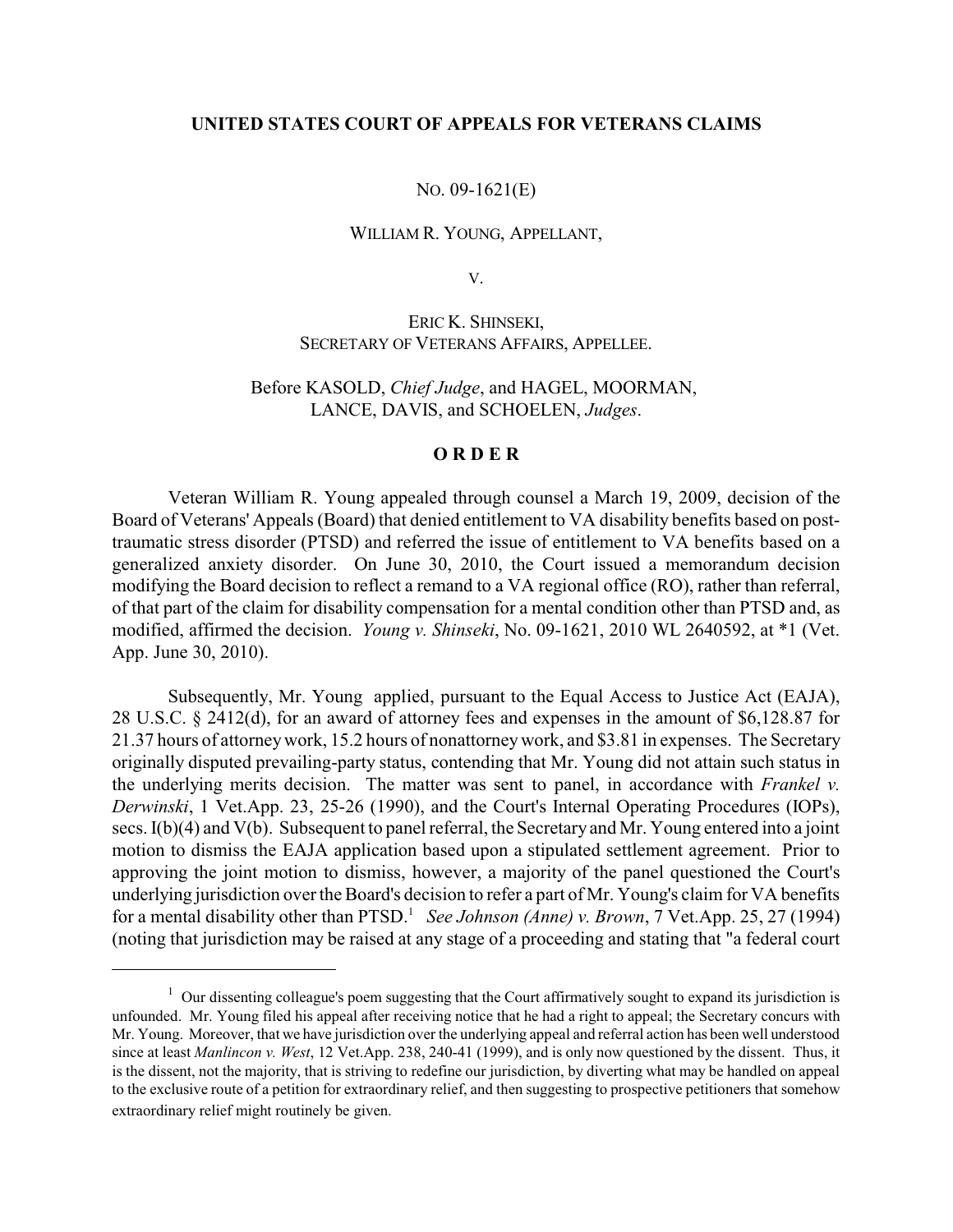has the duty to determine its subject matter jurisdiction sua sponte even when the issue has not [] been raised by the parties" (citations omitted)).

The Court holds that it has jurisdiction over an appeal of a decision of the Board that denies a part of a claim for benefits and decides to refer, rather than remand, for adjudication another part (or condition) or theory in support of that same claim, and our jurisdiction extends not only to the denied part of the claim but also to the referral decision. We note that the appellant argues that the Court would have jurisdiction over any Board decision to refer a claim, even if no part of the claim was denied; we need not decide that issue today. 2

Specifically with regard to the underlying appeal, the parties agree, and the Court so holds, that Mr. Young's claim for benefits for PTSD was a claim for VA benefits based on a mental disability that also encompassed a claim for benefits for a generalized anxiety disorder, (i.e., the "alternative current condition[] within the scope of the filed claim"), because the evidence developed during the processing of his claim indicated that the symptoms he complained about were caused by the generalized anxiety disorder and not PTSD. *Clemons v. Shinseki*, 23 Vet.App. 1, 5-6 (2009) (noting that a claimant does "not file a claim to receive benefits only for a particular diagnosis, but for the affliction his [ ] condition, whatever that is, causes him" and holding that a single claim for disability compensation can encompass more than one condition)*.* Mr. Young's case is similar to *Clemons* in that, although Mr. Young had a diagnosis of a mental condition other than PTSD, the Board in Mr. Young's case "failed to weigh and assess the nature of the current condition the appellant suffered when determining the breadth of the claim before it." *Id*. at 6.

Because the Court has jurisdiction over the Board decision denying a part of the claim for benefits for a mental disability, the Court has the authority to "decide all relevant questions of law" that arise with regard to the denied claim, including the propriety of referring, rather than remanding, another part of that claim to the RO. *See* 38 U.S.C. §§ 7252 (Court has "exclusive jurisdiction to review decisions of the Board"); 7261(a)(1) (providing authority for the Court to "decide all relevant questions of law" pertaining to a claim); *Manlincon*, 12 Vet.App. at 240-41 (exercising jurisdiction and vacating Board decision because the Board erred by referring rather than remanding a claim for dependency and indemnity compensation that was in "appellate status").

Our dissenting colleagues' view that the Court lacks jurisdiction over a Board referral fails to appreciate that referral of a matter is appropriate only when the Board lacks jurisdiction over the matter being referred; remand is the appropriate action when the Board has jurisdiction over the matter, but further development is needed. *See Godfrey v. Brown,* 7 Vet.App. 398, 410 (1995). It is well settled that the Court has jurisdiction to determine whether the Board had jurisdiction to take the action it takes in a decision. *See King v. Nicholson*, 19 Vet.App. 406, 409 (2006). Moreover, "[o]nce the Board has jurisdiction over a claim, . . . it has the authority to address *all issues* related to that claim, even those not previously decided by the RO." *Jarrell v. Nicholson*, 20 Vet.App. 326,

<sup>&</sup>lt;sup>2</sup> We also note that a claimant may seek reconsideration by the Board Chairman to correct an improper referral. 38 U.S.C. § 7103.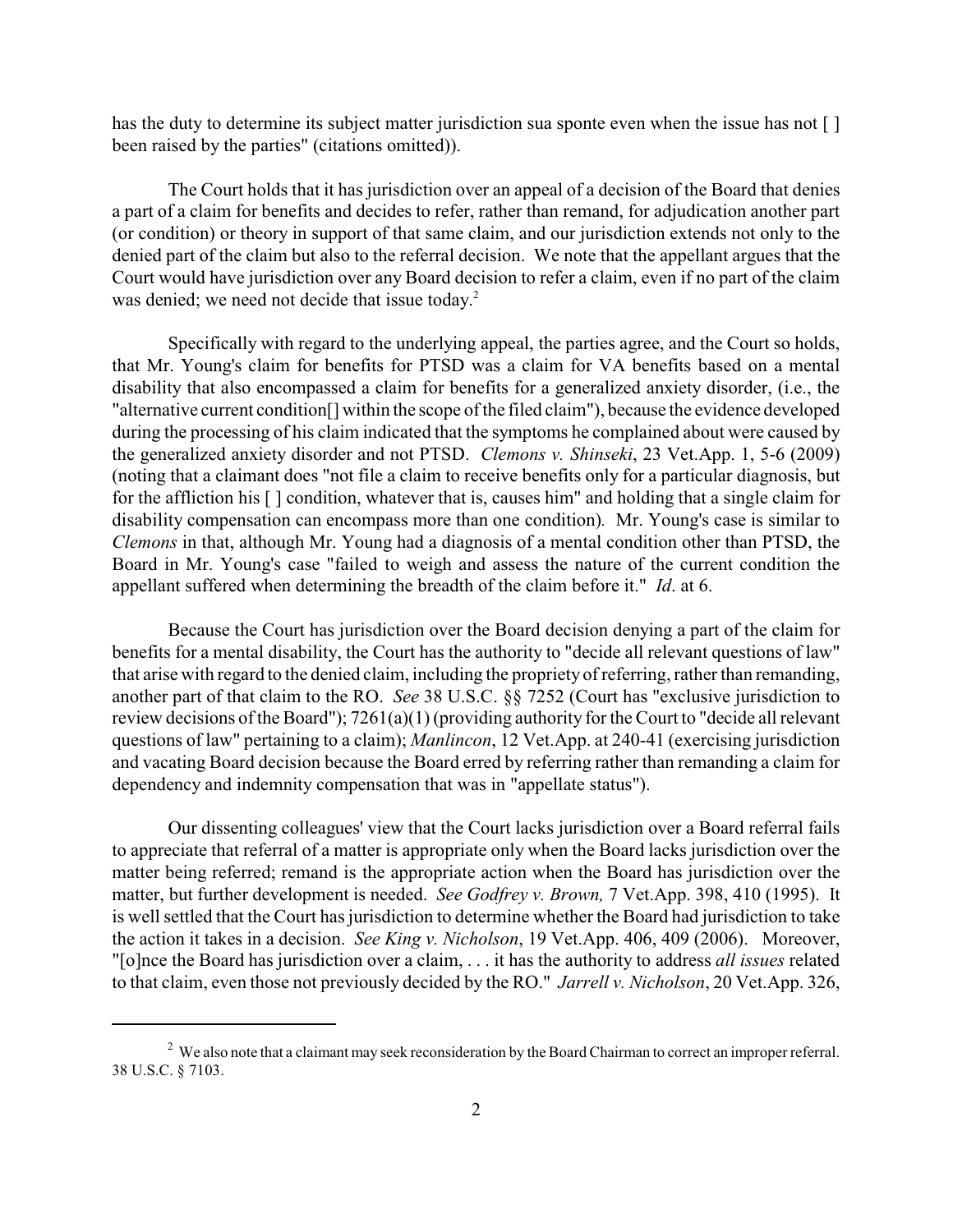332 (2006) (en banc) (emphasis added); *see also id*. at 335 (where Board lacked *appellate* jurisdiction over request for revision of an RO decision that had not first been presented to and adjudicated by the RO, the appropriate course of action was to *refer* the matter to the RO for adjudication in the first instance); *Garlejov. Brown*, 10 Vet.App. 229, 232 (1997) (reviewing Board's determination that claimant failed to file a Notice of Disagreement, such that the claim was not in appellate status).

Insofar as our dissenting colleagues suggest that the Court's exercise of jurisdiction over the propriety of the Board's referral action *requires* a claimant to file an appeal from the Board's referral decision or otherwise be precluded from challenging a later effective-date determination, we disagree.<sup>3</sup> The Board's decision to refer, rather than remand, a matter because it had not been adjudicated by the agencyof original jurisdiction is a determination that the matter is not in *appellate status* and therefore the Board lacks jurisdiction to review the underlying merits of the matter. Generally, this determination is not an adjudication regardingwhen the claim was raised for purposes of assignment of an effective date, which is a "downstream issue" that does not become relevant until VA grants the benefit sought. *See* 38 U.S.C. § 5110; *see also Ingram v. Nicholson*, 21 Vet.App. 232, 253-54 (2007) (en banc) (noting that the nature of VA's claims adjudication system often makes it irrelevant to determine when a claim was raised before an effective date is assigned).

Thus, it would be illogical to conclude that the Board's determination that it lacks appellate jurisdiction to address the merits of a matter would preclude a claimant from subsequently litigating the issue of effective date. Whether collateral estoppel, or issue preclusion, applies turns on whether (1) the issue previously adjudicated is identical to the one currently before the Court; (2) the issue

 $3\,$  It is unclear whether under our dissenting colleagues' view, a claimant would be forced to seek mandamus either to correct an error in a Board decision that reflects referral instead of remand or to expedite the decisionmaking process. If it is the former, then under their view, because the Court lacks jurisdiction over whether the Board referred or remanded a matter, and because mandamus can only be granted in furtherance of the Court's prospective jurisdiction, *see Ebert v. Brown*, 4 Vet.App. 434 (1993), mandamus would never be appropriate, and relief would never be forthcoming. If mandamus is sought for the latter, i.e., to expedite the decisionmaking process on the merits of the referred matter, such a remedy would be available under both the majority's and the dissent's views. Nonetheless, "[t]he remedy of mandamus is a drastic one, to be invoked only in extraordinary situations," *Kerr v. U.S. Dist. Court for the N. Dist. of Cal.*, 426 U.S. 394, 402 (1976), and it is unclear at what point the Secretary's failure to provide expedited review would constitute "an arbitrary refusal to act" warranting mandamus. *Compare Costanza v. West*, 12 Vet.App. 133, 134 (1999) (per curium order) (addressing an 11-month delay and finding the petitioner did not demonstrate that he lacked alternative means of relief when he did not undertake to resolve delay prior to the filing the petition), *with Erspamer v. Derwinski*, 1 Vet.App. 3, 11 (addressing a three-year delay and finding petitioner had no adequate alternative means for relief when she contacted the RO more than 30 times before filing her petition with the Court).

Finally, reference by our dissenting colleagues to the time it takes to process an appeal versus a petition is a red herring. A petition for mandamus may be granted only by a panel, and the two petitions decided at panel this past year both took over 300 days. *See* UNITED STATES COURT OF APPEALS FOR VETERANS CLAIMS, 2011 ANN. REP., http://www.uscourts.cavc.gov/annual\_report/ (88 petitions denied, 1 granted); *see also* Internal Operating Procedure, XI (b)(1). Moreover, although numerous petitions were dismissed for mootness after the Secretary took some action, none of those dismissals involved a petition to amend a Board decision referring rather than remanding part of a claim for further adjudication or to enforce expeditious processing under 38 U.S.C. § 5109B of a matter that had been referred instead of remanded."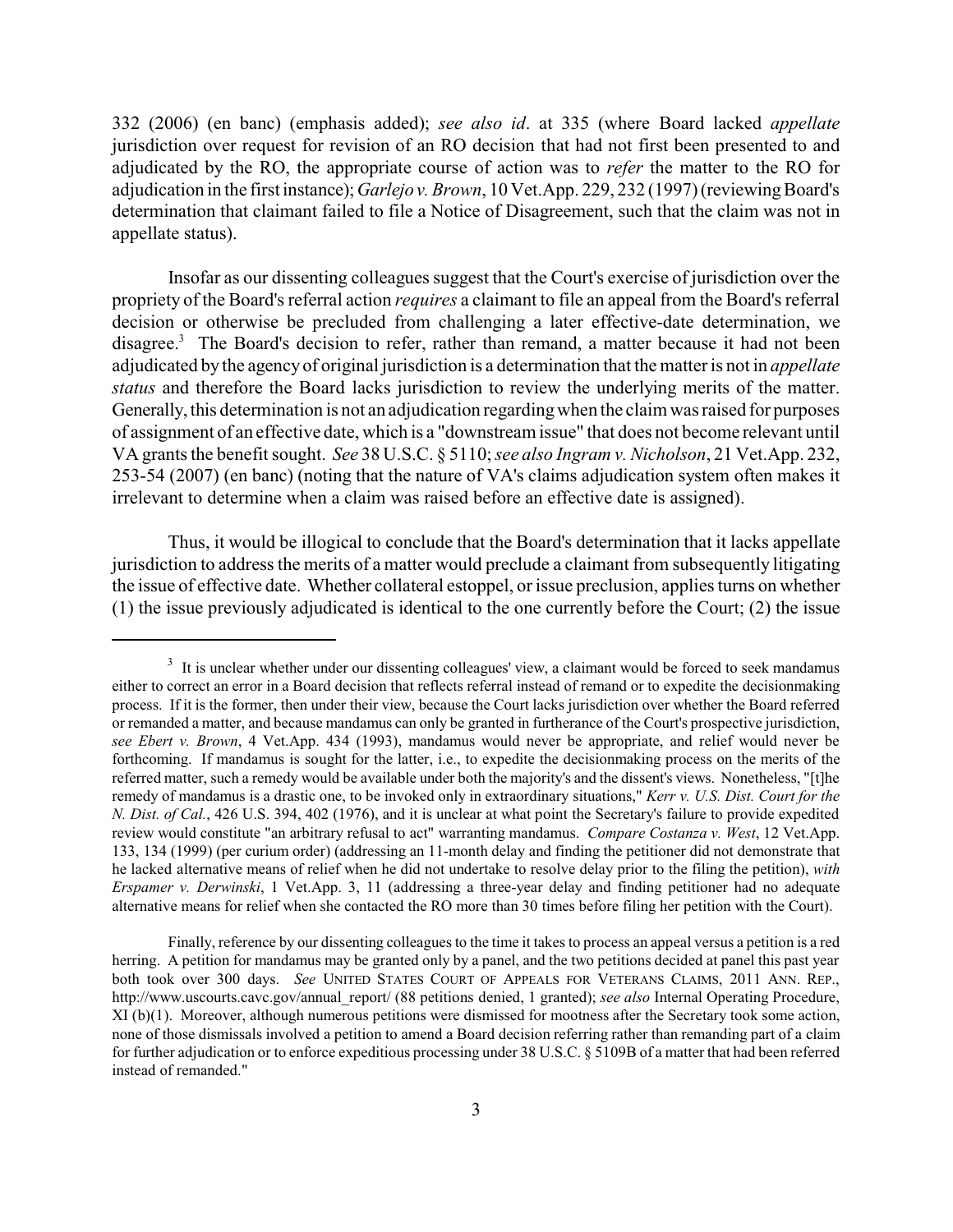was "actually litigated" in the prior proceeding; (3) the Court's resolution of that issue was necessary to the resulting judgment; and (4) the litigant was fully represented in the prior proceeding. *Mintzmyer v. Dep't of the Interior*, 84 F.3d 419, 423 (Fed. Cir. 1996). Indeed, the Secretary's pleadings in this matter take the position that the Board's decision to refer, rather than remand, a matter would have no preclusive effect on any subsequent effective-date decision. Nonetheless, an improper referral could result in an improper effective date being assigned by an RO because referral connotes that the matter referred is not part of the underlying claim adjudicated by the Board. The error ultimately could be corrected on appeal of the decision awarding the improper effective date, but correction of the improper referral at the earliest possible point in the adjudication could avoid extensive delays in finally adjudicating and resolving the claim.

Significantly, we also note that a determination bythe Board to refer, rather than remand, part of the claim denies the claimant the right to expedited adjudication under 38 U.S.C. § 5109B, which, by its own terms, is a right that is applicable only when the Board remands a matter. Thus, when a claim (or a part or theory in support of a claim) erroneously is referred instead of remanded, a claimant loses his statutory right to expedited consideration absent Court correction. *Id.*; *see also Manlincon*, *supra*.

Further, contrary to the dissent's view, the Court's exercise of jurisdiction over the propriety of the referral action does not bar the RO from acting on the *merits* of the referred matter until appellate review is complete. Nor do we perceive anyconflict with *Cerullo v. Derwinski*, which held that the Court's jurisdiction over a claim is exclusive. 1 Vet.App. 195 (1991). The basic premise of *Cerullo* is that "[o]nce an appellate body takes jurisdiction over a claim, the lower tribunal may not consider the *same issues*." *Id*. at 197 (emphasis added). The Court's review of the propriety of the referral action is separate and apart from the RO's adjudication of the merits of the referred matter and therefore does not contravene *Cerullo*. As a result, we also do not perceive any conflict with the Court's decision in *Link v. West*, 12 Vet.App. 39, 47 (1998), which held that the Court lacked jurisdiction to address the *merits* of a matter referred to the RO for adjudication. Moreover, our exercise of jurisdiction is consistent with the fact that parts or theories of a claim can be decided finally and subject to appeal to the Court, while other theories or parts of the same claim are remanded to the RO for additional development. *See, e.g.*, *Tyrues v. Shinseki*, 23 Vet.App. 166, 177 (2009) (en banc) (citing cases reflecting a longstanding practice of exercising jurisdiction over theories or parts of a claim), *aff'd*, 631 F.3d 1380, 1383 (Fed. Cir. 2011), *vacated and remanded for reconsideration*, 132 S. Ct. 75 (2011); *see also D'Aries v. Peake*, 22 Vet.App. 97, 101 n.1 (2008) (exercising jurisdiction over appeal of Board decision that denied service connection for cause of veteran's death under 38 U.S.C. § 1310 even while claim for DIC under 38 U.S.C. § 1318 was denied in a separate Board decision and remanded in a separate Court decision).

Finally, in light of statements made by the dissent, we note that the underlying appeal here is not being dismissed as moot. Having found jurisdiction over the underlying appeal, the Court has jurisdiction over the EAJA application, 38 U.S.C. § 7291(a). It is the EAJA application that is the subject of the parties' motion to dismiss. Because, however, the parties have filed a motion to dismiss the EAJA application based upon a settlement of the fee issue, the Court will grant the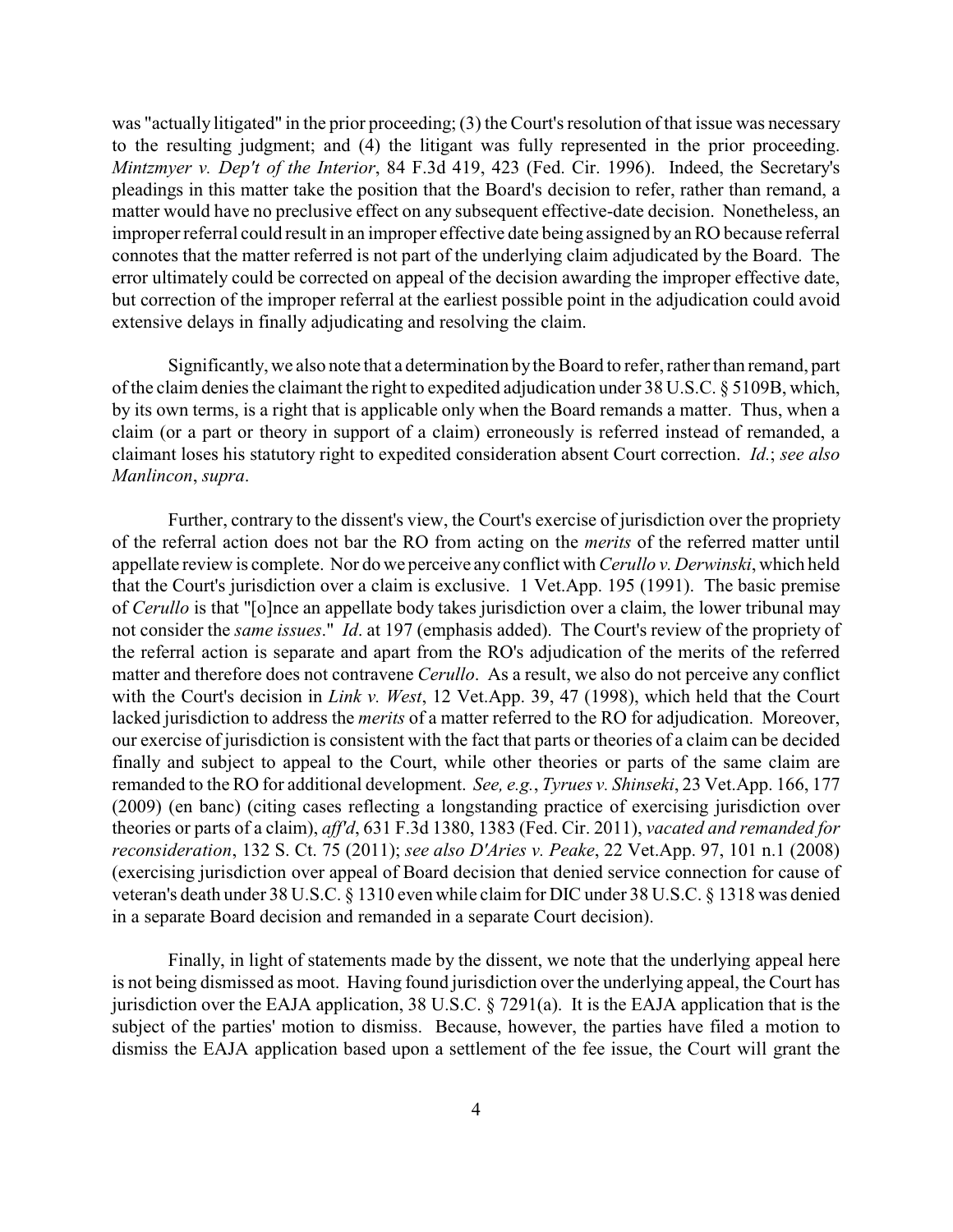motion because the EAJA matter is mooted by the settlement agreement of the parties. *Mokal v. Derwinski*, 1 Vet.App. 12, 15 (1990) (Court adopted "as a matter of policy the jurisdictional restrictions of the Article III case or controversy rubric"); *see also Dofflemyer v. Brown*, 4 Vet.App. 339 (1993) (per curiam order) (granting parties' motion to dismiss the EAJA application based on the parties' settlement agreement as to the request for attorney fees (citing *Bond v. Derwinski*, 2 Vet.App. 376, 377 (1992) (stating that "[w]hen there is no case or controversy, or when a once live case or controversy becomes moot, the Court lacks jurisdiction"))).<sup>4</sup>

Upon consideration of the foregoing, it is

ORDERED that the parties' motion to dismiss the appellant's EAJA application is GRANTED.

DATED: May 24, 2012 PER CURIAM.

LANCE, *Judge*, with whom HAGEL, *Judge*, joins, dissenting: In this case, a majority of the Court accepts the premise that the Court has appellate jurisdiction over a Board decision that refers a matter to an RO for an initial decision. Although this order of the en banc court is well meaning, it is legally incorrect, misguided in practice, and works a substantial injustice on veterans, taxpayers, and survivors.

### **I. INTRODUCTION**

The infirmity of the majority opinion is simply breathtaking. The order announces a purportedly limited rule without providing analysis sufficient to support its conclusion. Rather than identify any statutory basis for its holding, the majority first cites *Clemons v. Shinseki*, 23 Vet.App. 1 (2009), for the proposition that a claim for a benefit generally encompasses all possible diagnoses. This statement is true but irrelevant. It says nothing about how to draw a jurisdictional line once the Secretary explicitly bifurcates a claim and considers multiple diagnoses separately. The majority then states its desired conclusion but provides no directly applicable supporting authority. Finally, the order asserts that the dissent has failed to appreciate a number of decisions that the majority itself fails to analyze. In short, rather than coming to a reasoned conclusion based on analysis of the Court's precedent, the majority starts with a predetermined outcome and works backward from it.

 $4\,$  The dissent's attempt to undermine the binding effect of the majority opinion by suggesting that any discussion of the Court's jurisdiction to review the Board's referral decision is dicta or that granting the parties' joint motion to dismiss requires the Court to overrule *Dofflemyer, supra.*, and *Bond, supra*., is both confusing and unfounded. As noted by the dissent, the issue of the Court's jurisdiction over the underlying appeal was first raised by the Court in connection with Mr. Young's EAJA application. Once raised, it cannot be ignored. *Clemons*, 23 Vet.App. at 2-3. Having found jurisdiction over the underlying appeal, the Court does not perceive any conflict with its decision to grant the parties' joint motion to dismiss the EAJA application and the Court's decisions in *Dofflemyer* or *Bond*. *Dofflemyer* construed the parties' "Joint Motion for Approval of Agreement to Settle Appellant's Claims for Reasonable Attorney Fees and Expenses Under the [EAJA]" as "one for dismissal and . . . grant[ed] the motion." 4 Vet.App. at 339. In accordance with Rule 42 of the Court's Rules of Practice and Procedure, the Court directed the Clerk to "enter a voluntary dismissal." *Id*.; *see also Friedlund v. Shinseki*, No. 08-1020, 2010 WL 3937345, at \*1 (Vet. App. Oct. 8, 2010) (per curiam order) (granting parties' joint motion to terminate the appeal and ordering the appeal "terminated").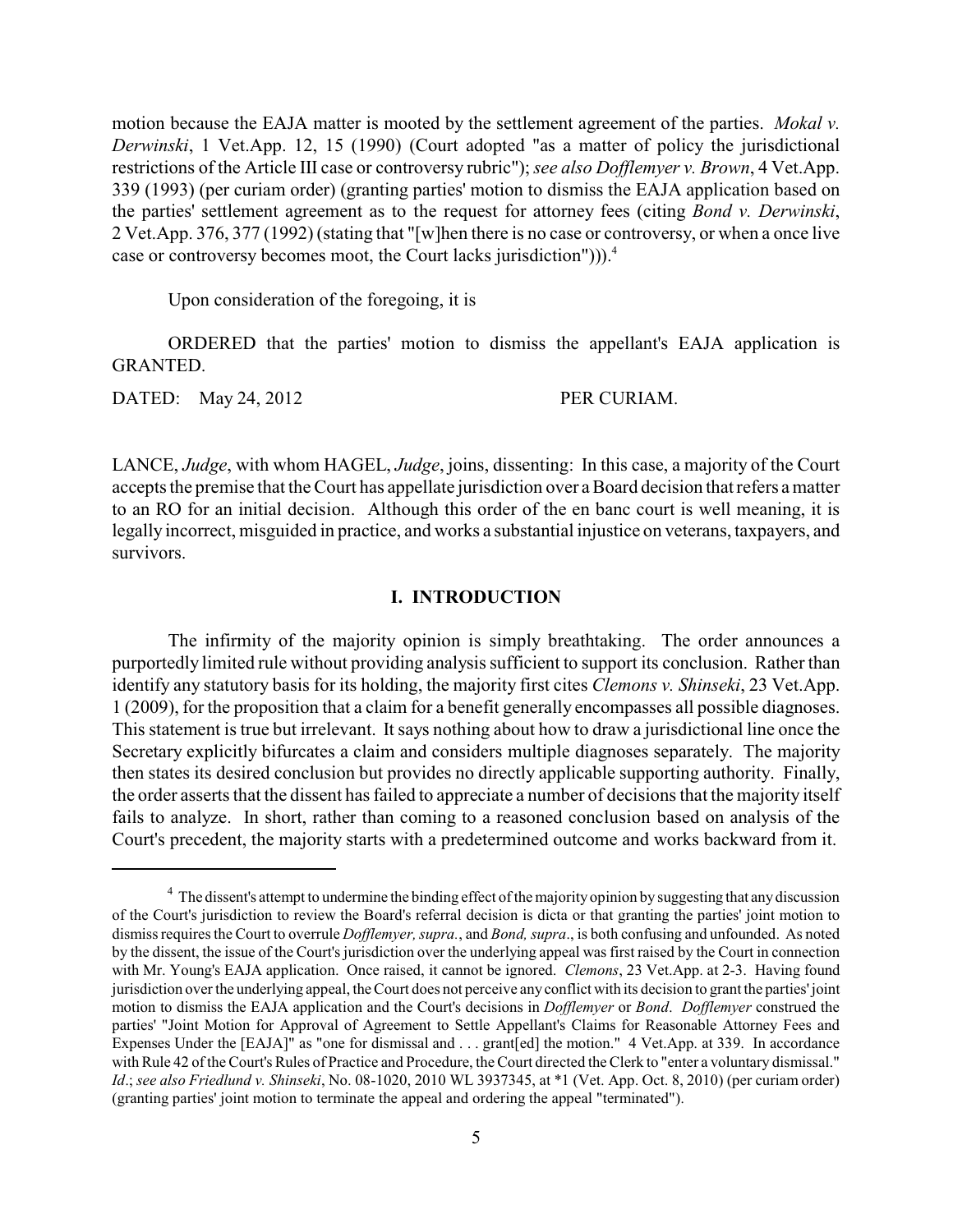As discussed below, the Court, by its decision, exercises direct appellate review over an interlocutory decision and, in doing so, ignores two key facts: (1) Interlocutory decisions by the Board are properly considered only through the Court's authority under the All Writs Act (AWA), 28 U.S.C. § 1651(a), and (2) veterans are better served if such errors are corrected promptly though petitions for extraordinary relief in the nature of writs of mandamus. In so doing, the majority loses sight of the injury that Mr. Young sought to remedy by appealing to the Court, i.e., the Board's failure to accord him expedited processing before VA. By requiring Mr. Young and all future appellants to seek this relief through an appeal to the Court rather than through a petition, the majority creates an untenable framework whereby an appellant must needlessly endure months of avoidable processing at the Court to ensure expedited processing below. Neither the law nor common sense supports such an incongruous result.

Although the majority is clearly motivated by what it perceives to be the just result in this case, i.e., providing Mr. Young with the expedited processing of his claim to which he is statutorily entitled, it need not cast aside the venerable principles of finality to obtain that result. Rather, under my view, Mr. Young would have been immediately free to challenge the Board's referral decision through a petition, which would have provided him with expedited processing *more quickly* than a successful appeal to the Court. By focusing only on its desired result without fully considering its consequences, the majority overlooks a legally sound method for obtaining the same remedy that would ultimately be more advantageous to veterans and their survivors. Absent a more thorough discussion, it is entirely unclear why the majority chooses the slowest available method for ensuring "expedited" claims processing.

Before addressing the merits, I note that the issue of the Court's jurisdiction over the underlying subject matter arises no more or less merely because the parties agreed to settle the portion of the case pertaining to the application for attorney fees and expenses. The issue of jurisdiction can be raised at any point in a proceeding by any party or by the Court itself. *Fugere v. Derwinski*, 972 F.2d 331, 334 n.5 (Fed. Cir. 1992); *Clemons*, 23 Vet.App. at 2-3. Here, for example, the issue of jurisdiction over the subject of the underlying appeal was first raised by the Court in connection with Mr. Young's application for attorneyfees and expenses pursuant to the Equal Access to Justice Act, 28 U.S.C. § 2412(d) (EAJA). Once raised, the issue cannot be ignored and the Court cannot rest its decision on the mere agreement of the parties that it has jurisdiction. *Clemons*, 23 Vet.App. at 2-3 (2009). Therefore, to the extent the Court lacks jurisdiction over the merits, it also lacks the authority to ratify a payment of attorney fees and expenses from the U.S. Treasury. *See Heath v. West*, 11 Vet.App. 400, 403-04 (1998) (dismissing the petitioner's EAJA application because of a lack of jurisdiction where the Court concluded that it lacked jurisdiction over the underlying petition).

Moreover, in granting the parties' joint motion to dismiss Mr. Young's EAJA application pursuant to the parties'stipulated agreement, the majority has essentially ignored the U.S. Supreme Court's clear prohibition against exercising jurisdiction by agreement of the parties. As the Supreme Court has succinctly stated: "*[N]o action* of the parties can confer subject matter jurisdiction upon a federal court." *Ins. Corp. of Ir., Ltd. v. Compagnie des Bauxites de Guinee*, 456 U.S. 694, 702 (1982) (emphasis added); *see also Mitchell v. Mauer*, 293 U.S. 237, 244 (1934) (jurisdiction cannot be enlarged or conferred by agreement of the parties). Although the majority cites *Bond v.*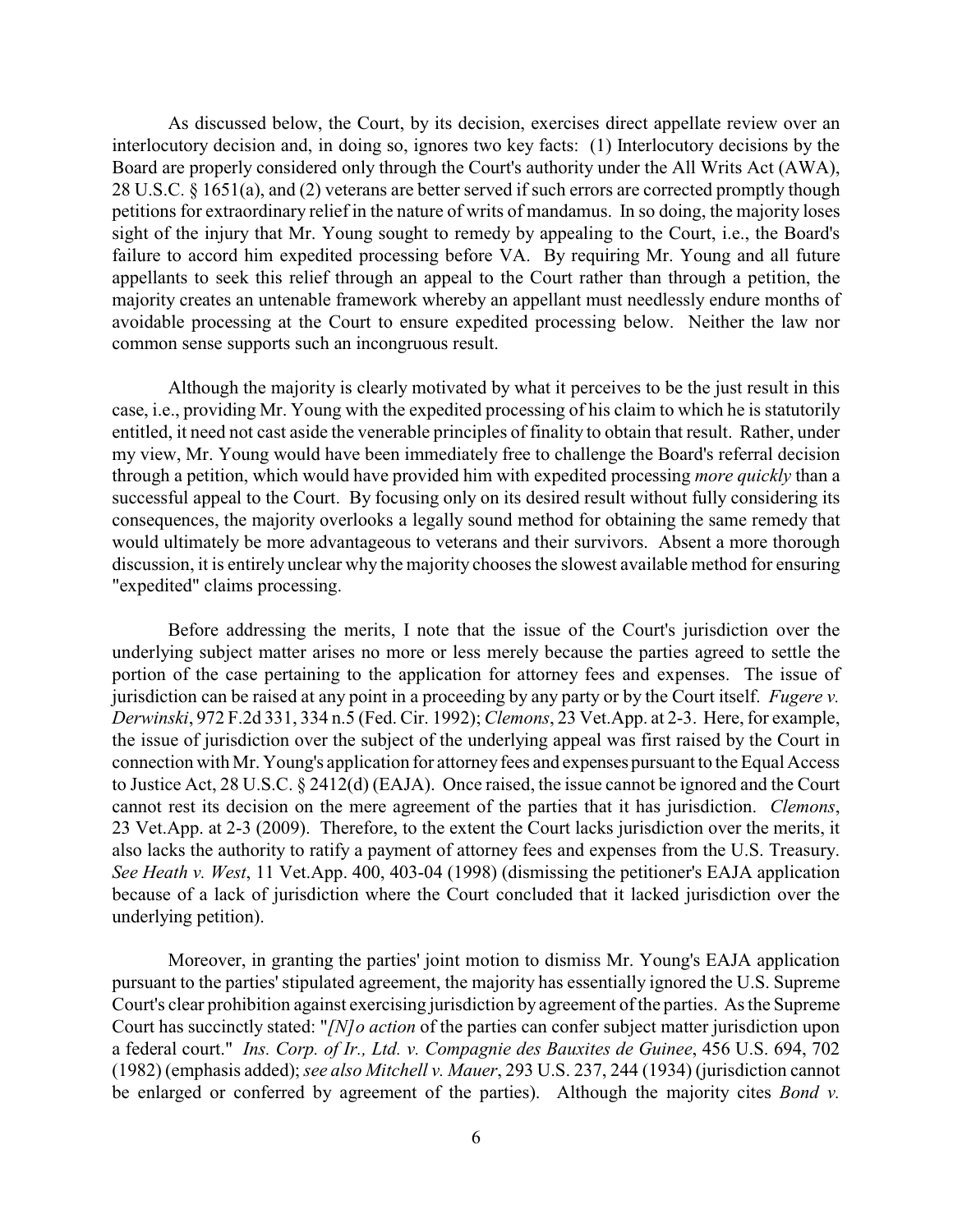*Derwinski*, 2 Vet.App. 376, 377 (1992), and *Dofflemyer v. Brown*, 4 Vet.App. 339, 339 (1993), for the proposition that the Secretary's decision to enter into a settlement or stipulated agreement with the appellant "effectivelymoots the case or controversy" before the Court and therefore deprives the Court of jurisdiction, the majority nevertheless exercises jurisdiction over Mr. Young's EAJA application by granting the parties' joint motion to dismiss. In so doing, the majority is allowing the agreement of the parties on the EAJA matter to supersede the predicate question whether the Court had jurisdiction to review the Board's referral decision in the underlying appeal. In other words, the Court cannot review the parties' agreement with respect to the EAJA matter until it satisfies itself that it had jurisdiction over the underlying appeal. Consequently, the specific rule that the Court cannot exercise jurisdiction simply by agreement of the parties—if only to award fees — trumps the general rule that an agreement of the parties may moot the case or controversy before the Court.

Insofar as the majority concludes that the Court properly exercised jurisdiction over the referral decision, in light of *Bond* and *Dofflemyer* it nevertheless errs in granting the parties' joint motion to dismiss. As explained above, the majority cannot, on the one hand, exercise jurisdiction over the EAJA matter and grant the parties' joint motion to dismiss pursuant to a stipulated agreement, while, on the other hand, hold that such an agreement moots any case or controversy before the Court. *Ante* at \_\_\_. In the cases cited by the majority to support that disposition, the Court neither granted nor denied the parties' joint motions to dismiss pursuant to the parties' agreements, but rather ordered the Clerk of the Court to enter a voluntary dismissal of the matters pursuant to Rule 42 of the Court's Rules of Practice and Procedure. *See Dofflemyer*, 4 Vet.App. at 339; *Bond*, 2 Vet.App. at 377; *see also* U.S. VET. APP. R. 42 ("On motion of the appellant or petitioner for dismissal, the Clerk may dismiss an appeal, petition, or application for attorney fees and expenses on terms requested by the appellant or petitioner, agreed upon by the parties, or previously fixed by the Court."). Indeed, if the Court lacks jurisdiction over a matter, it necessarily lacks the authority to rule on a motion related to that matter. Therefore, if the majority wishes to place the Court's imprimatur on the parties' stipulated agreement by granting the joint motion to dismiss, it must necessarily overrule *Bond* and *Dofflemyer*. However, if the majority wishes to rule in accordance with the precedent established in those cases and order the Clerk to enter a voluntary dismissal of the EAJA matter, then any discussion of the Court's jurisdiction to review the Board's referral decision is necessarily dicta and not binding in future appeals. *See Jama v. Immigration & Customs Enforcement*, 543 U.S. 335, 352 n.12 (2005) ("Dictum settles nothing, even in the Court that utters it."); *see, e.g.*, *Freeman v. Shinseki*, 24 Vet.App. 404, 412 (2011) (holding that dicta in *Willis v. Brown*, 6 Vet.App. 433 (1994), was not controlling); *Parrish v. Shinseki*, 24 Vet.App. 391, 396 (2011) (holding that dicta in *Hilkert v. West*, 12 Vet.App. 145 (1995) (en banc), was not controlling).

# **II. REFERRALS ARE NOT "FINAL" DECISIONS OF THE BOARD**

#### A. Referral Decisions are Generally not Final

As with all inferior Federal courts, this Court is a creature of statute and its authority is limited to that granted by Congress. *See Mayer v. Brown*, 37 F.3d 618, 619-20 (Fed. Cir. 1994) (holding that the Court's "jurisdiction is limited by statute to review of 'decisions of the Board of Veterans' Appeals'" and that 38 U.S.C. § 7261 "does not independently grant jurisdiction over [actions of the Board Chairman]"). Therefore, unlike the majority, I find it necessary to look to the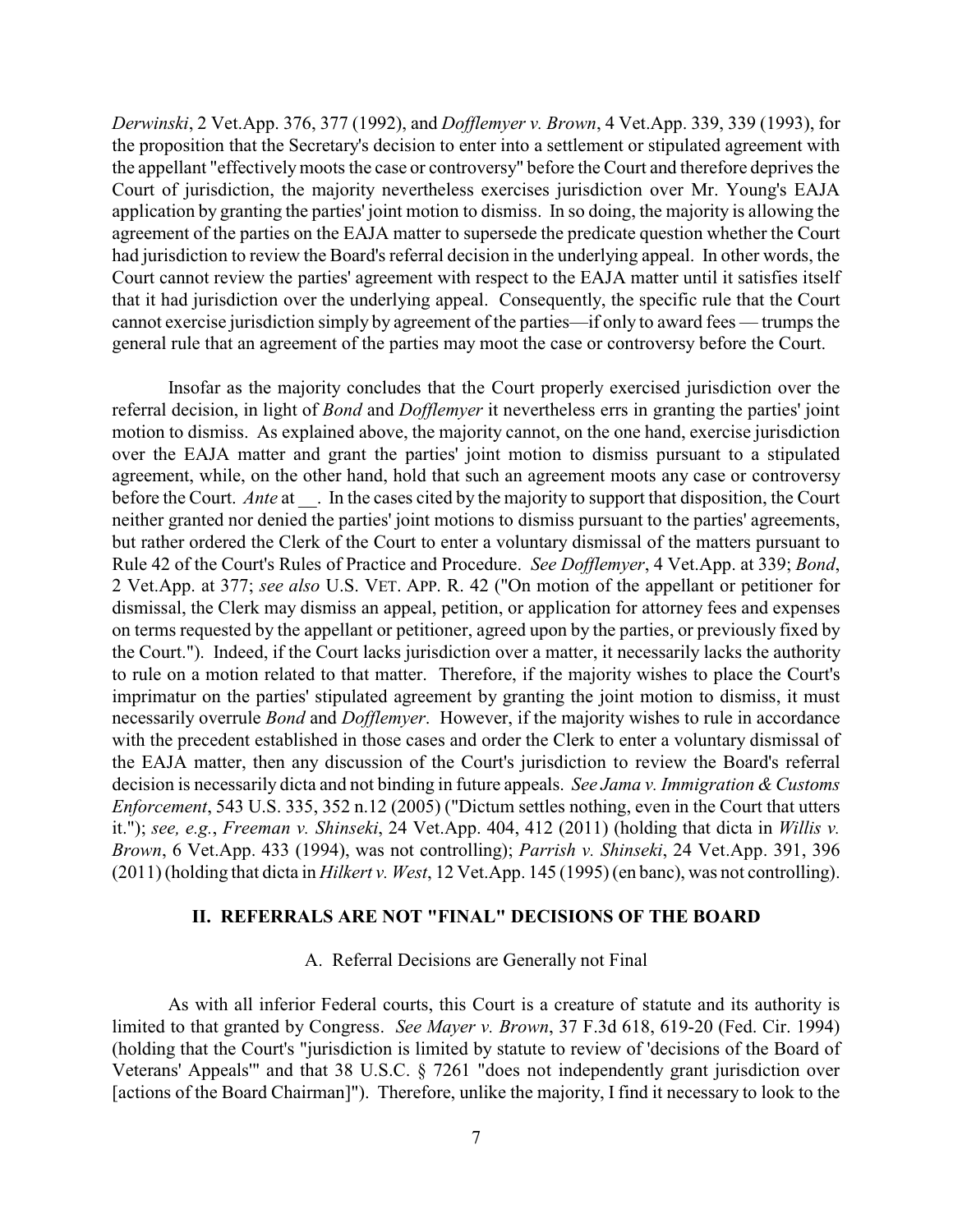Court's jurisdictional statute to resolve a question as to the extent of its authority. Pursuant to 38 U.S.C. § 7266(a), the Court is authorized to conduct appellate review only of "final decision[s]" of the Board. This Court has long held that it cannot hear interlocutory appeals or otherwise conduct appellate review of Board decisions that are not final, such as remands, *see*, *e.g.*, *Breeden v. Principi*, 17 Vet.App. 475, 478 (2004), and, relevant to this appeal, referrals, *see Link v. West*, 12 Vet.App. 39, 47 (1998) ("Claims that have been referred by the Board to the RO are not ripe for review by the Court."). In *Jarrell v. Nicholson*, 20 Vet.App. 326 (2006) (en banc), the Court reiterated that it does not have jurisdiction to review a claim absent a final decision by the Board on the claim in dispute.

The U.S. Court of Appeals for the Federal Circuit (Federal Circuit) has also been clear in its holdings that this Court's appellate authority is limited to those Board decisions that meet the definition of "final" under 38 U.S.C. § 7266(a). In *Mayer v. Brown*, *supra*, the Federal Circuit held that this Court does not have jurisdiction to review the Board Chairman's decision to deny reconsideration. In *Howard v. Gober*, the Federal Circuit held that this Court does not have jurisdiction to consider a motion to revise a final decision based on clear and unmistakable error (CUE) that was not first decided by the Board. In short, the finality requirement is well established by and firmly entrenched in the Court's jurisprudence.

The question presented in this case is whether a Board decision referring an issue for adjudication by an RO is a "final" decision or is better characterized as an interlocutory decision. *Black's Law Dictionary* defines a "final" judgment as the "the last action that settles the rights of the parties and disposes of all issues in controversy, except for the award of costs" and notes that under "the final-judgment rule" "a party may appeal only from a . . . final decision that ends the litigation *on the merits.*" BLACK'S LAW DICTIONARY 705, 919 (9th ed. 2009) (emphasis added). In contrast, it defines "interlocutory" as "not constituting a final resolution of the whole controversy." *Id.* at 889. It further defines an "interlocutory appeal" as "[a]n appeal that occurs before the trial court's final *ruling on the entire case.*" *Id.* at 113 (emphasis added).

## *1. Distinction Between Final and Interlocutory Decisions*

The distinction between final and interlocutory Board decisions has two important implications beyond the existence of the Court's appellate authority. First, the Federal Circuit has held en banc that "[p]rinciples of finality and res judicata apply to agency decisions that have not been appealed and become final." *Cook v. Principi*, 318 F.3d 1334, 1337 (Fed. Cir. 2002) (en banc). Thus, if a type of Board decision is categorized as "final," then it is binding on future proceedings if it is not appealed. Therefore, if the Board refers a matter to the RO and the appellant does not challenge that action immediately, the Court will be unable to correct any error on direct appeal of a later effective-date determination because the Board's determination of when the claim was first filed will be beyond the Court's jurisdiction.

Despite the deep unfairness of this result, the majority fails to offer a coherent argument as to how this outcome is not compelled by its decision. Initially, the majority appears to assert that the determination of when a claim was first filed for purposes of determining whether to refer or remand the claim is independent from the same determination for any other purpose. However, collateral estoppel generally prevents any adjudication system from issuing decisions that reach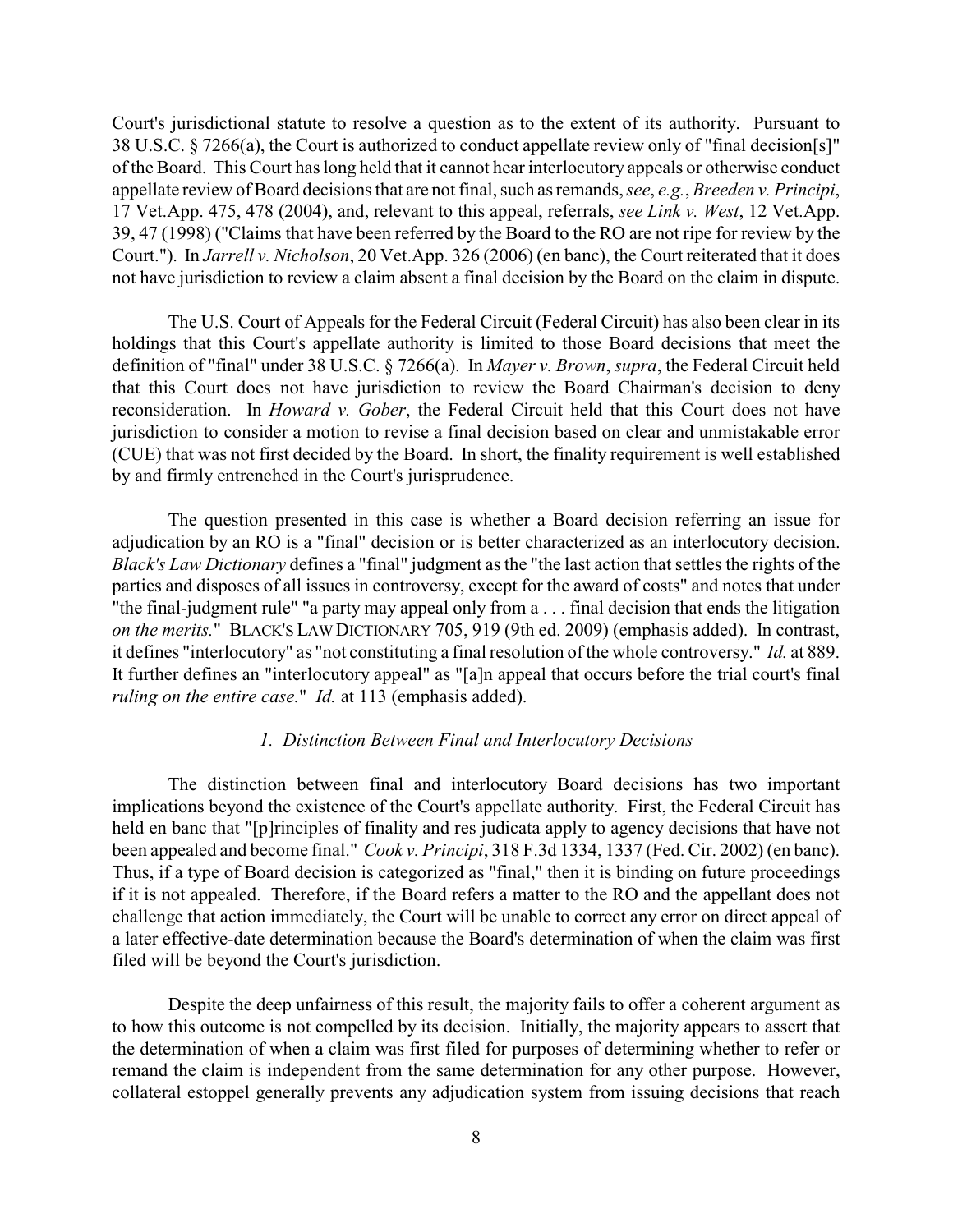inconsistent conclusions about the same factual issue. Hence, this Court has repeatedly modified decisions to avoid collateral estoppel issues when the Board has made unnecessary findings of finality unfavorable to a claimant. *See Juarez v. Peake*, 21 Vet.App. 537, 544 (2008); *Seri v. Nicholson*, 21 Vet.App. 441, 444-45 (2007). Rather than address *Cook* and the cases cited therein, the majority cites Federal Circuit precedent outside of veterans law pertaining to court litigation to assert that a different test would apply and then fails to explain its application.

Second, where the Court has jurisdiction over a final Board decision, its jurisdiction is exclusive. As the Court noted in *Wachter v. Brown*, "[a] party cannot be in 'two places at the same time.'" 7 Vet.App. 396, 397 (1995) (quoting *Bellsouth Corp. v. FCC*, 17 F.3d 1487, 1489 (D.C. Cir. 1994). This principle prevents VA from making determinations that may conflict with the Court's rulings in the case and vice versa. As a result, the Court has held that the Board lacks jurisdiction to grant a motion for reconsideration as long as the Court has jurisdiction over the decision. *Cerullo v. Derwinski*, 1 Vet.App. 195 (1991). Similarly, the Court held in *Pulac v. Brown*, 10 Vet.App. 11, 12 (1997), that the Court cannot take jurisdiction over an appeal if the appellant filed a motion for reconsideration before filing his Notice of Appeal (NOA). *See also Losh v. Brown*, 6 Vet.App. 87 (1993) (holding that, if an NOA and motion for reconsideration are filed simultaneously, jurisdiction remains with the Board). Therefore, under *Cerullo* and *Pulac*, if the Court has jurisdiction over the Board's decision to "refer" a claim, then the RO may not take any action on that claim until all appeals of the Board decision have been completed and jurisdiction is returned to VA. To hold otherwise allows VA to potentially waste time and resources operating under a mistaken premise as to when a claim was first filed, when the Court can reach a different conclusion.

## *2. VA's Treatment of Referred Matters*

Whether the Court has jurisdiction over a Board decision to refer a matter for adjudication by an RO must turn on the undisputed facts as to how VA treats such decisions. First, VA does not consider such decisions to have any res judicata effect on the merits of the referred matter. Second, when a matter is referred to an RO, it commences work on the matter immediately regardless of whether the Board decision ordering the referral has been appealed to this Court. Moreover, neither party argues that VA should treat referred matters differently than it actually does. Nonetheless, the parties argue that the referral decision is a "final" decision. The essence of the parties' argument is that the Board's characterization of its action as a referral instead of a remand has binding effect on how the claim will be processed because it governs the priority that the matter receives in further Agency proceedings.

Unfortunately, the parties' desire to ignore the plain characteristics of the referral decision cannot transform an interlocutory decision into a final one. The parties agree that the only effect of the Court's decision would be on the priority assigned to the processing of the claim by VA. The first flaw in the parties' argument is that the authorities cited above amply demonstrate that a final decision is one that resolves a claim on the merits, while a decision that merely governs how a claim will be processed is an interlocutory one. A Board decision sending a claim back to an RO for additional action on a claim simply cannot be parsed into discrete pieces where every specific determination is classified as a separate decision that can be deemed final if an erroneous determination could have an adverse effect on the processing of the claim. Such a semantics game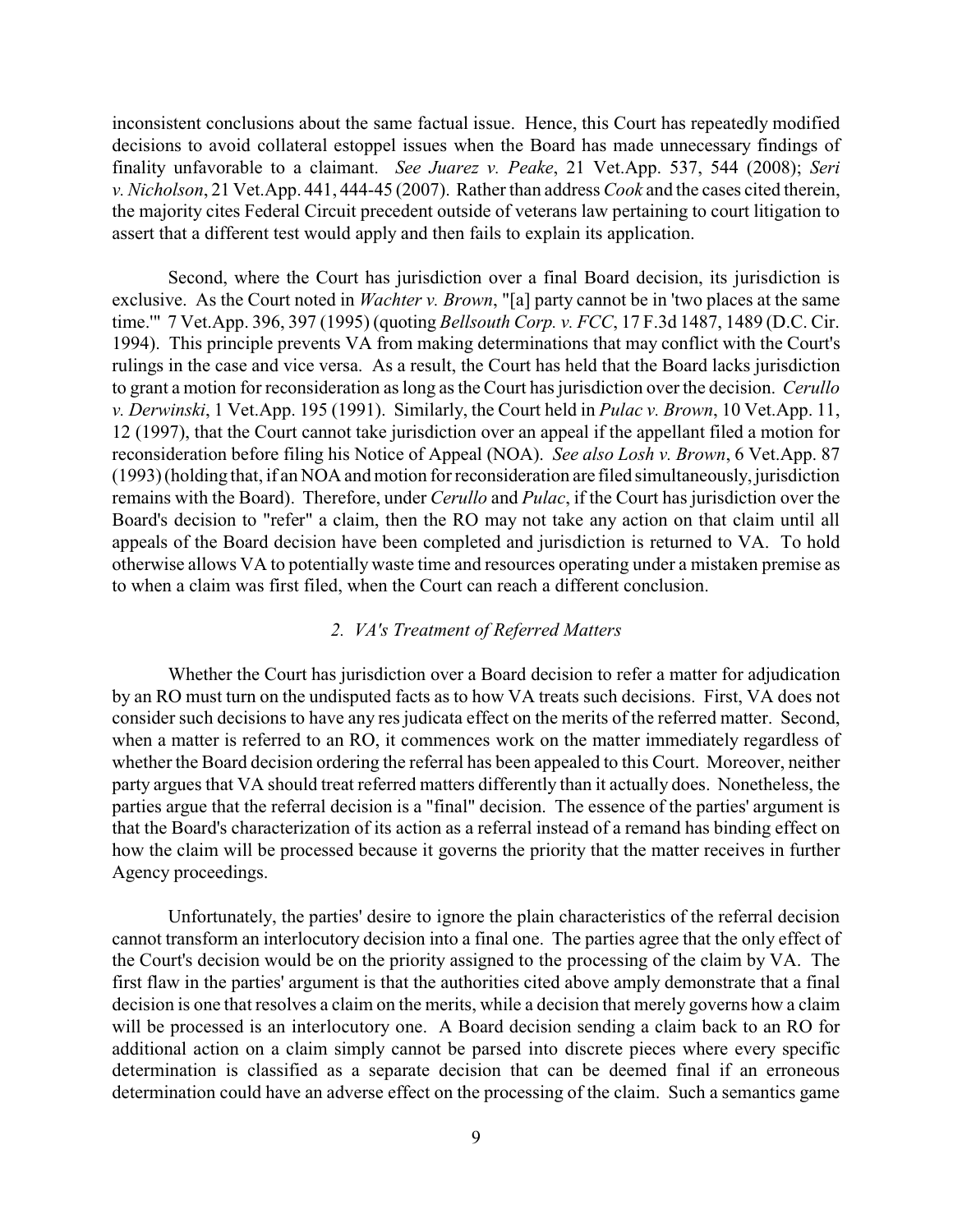ignores the plain definitions of "final" and "interlocutory" and essentially swallows the concept of interlocutory actions. This attempt to separate the referral action from the merits would also plainly contradict Federal Circuit precedent interpreting this Court's jurisdiction:

A "decision"' of the Board, for purposes of the Veterans Court's jurisdiction under section 7252, is the decision with respect to the benefit sought by the veteran: those benefits are either granted (in which case the Secretary of Veterans Affairs (Secretary) is bound by the decision and, under section 7252, may not appeal to the Veterans Court), or they are denied.

*Maggitt v. West*, 202 F.3d 1370, 1375 (Fed. Cir. 2000).

# *3. Majority's Misapplication of Prior Precedent*

The majority and the parties cite to *Manlincon v. West*, 12 Vet.App. 238, 240-41 (1999), as an example of a case where the Court reviewed the propriety of a Board decision referring a matter to an RO. However, the question of the Court's jurisdiction to conduct such a review was simply neverraised or considered in *Manlincon*. Therefore, *Manlincon* is not binding precedent on the issue presently before the Court. A situation analogous to the present case occurred in *Harms v. Nicholson*, 20 Vet.App. 238 (2006) (en banc), where the appellant argued that a prior ruling on the substance of a matter was precedent that the Court had jurisdiction over the issue. However, the en banc Court flatly rejected this notion and held the decision was not precedent on the issue because the cited decision assumed jurisdiction without explaining why jurisdiction would exist. *Id.* at 245 (citing *United States v. L. A. Tucker Truck Lines, Inc.*, 344 U.S. 33, 38 (1952) (holding that an issue not "raised in briefs or argument nor discussed in the opinion of the Court" cannot be taken as "a binding precedent on this point"); *Webster v. Fall*, 266 U.S. 507, 511 (1925) (stating that "[q]uestions which merely lurk in the record, neither brought to the attention of the court nor ruled upon, are not considered as having been so decided as to constitute precedents")). Hence, the Court's en banc decision in *Harms* squarely disposes of the argument that *Manlicon* or any similar case purporting to exercise jurisdiction without any express consideration of the issue has precedential value. Therefore, the second half of the majority's first footnote is empty verbiage because it merely asserts that the majority can rely on a case unsupported by any jurisdictional analysis to justify the majority's outcome.

The majority attempts to support its reasoning by citing *King v. Nicholson*, 19 Vet.App. 406 (2006), for the proposition that the Court has jurisdiction to determine whether the Board had jurisdiction. *Ante* at 2. However, *King* actually holds that the Court has jurisdiction to review the Board's determination that it did not have *subject-matter*jurisdiction. 19 Vet.App. at 409. The issue here is not subject-matter jurisdiction, but finality. In this case, the Board did not find that it lacked subject-matter jurisdiction over the referred matter and did not make a final decision refusing to act on that matter. Rather, it made an interlocutory decision to take a particular type of action on the matter. It is inherent in the referral that the Board would not refuse to review the matter, as it did in *King*, if the RO denied the claim. Accordingly, *King* and the other cases where the Court has reviewed a final decision of the Board refusing to act based upon a lack of statutory authority are clearly distinguishable from this decision where the Board made a factual determination as to what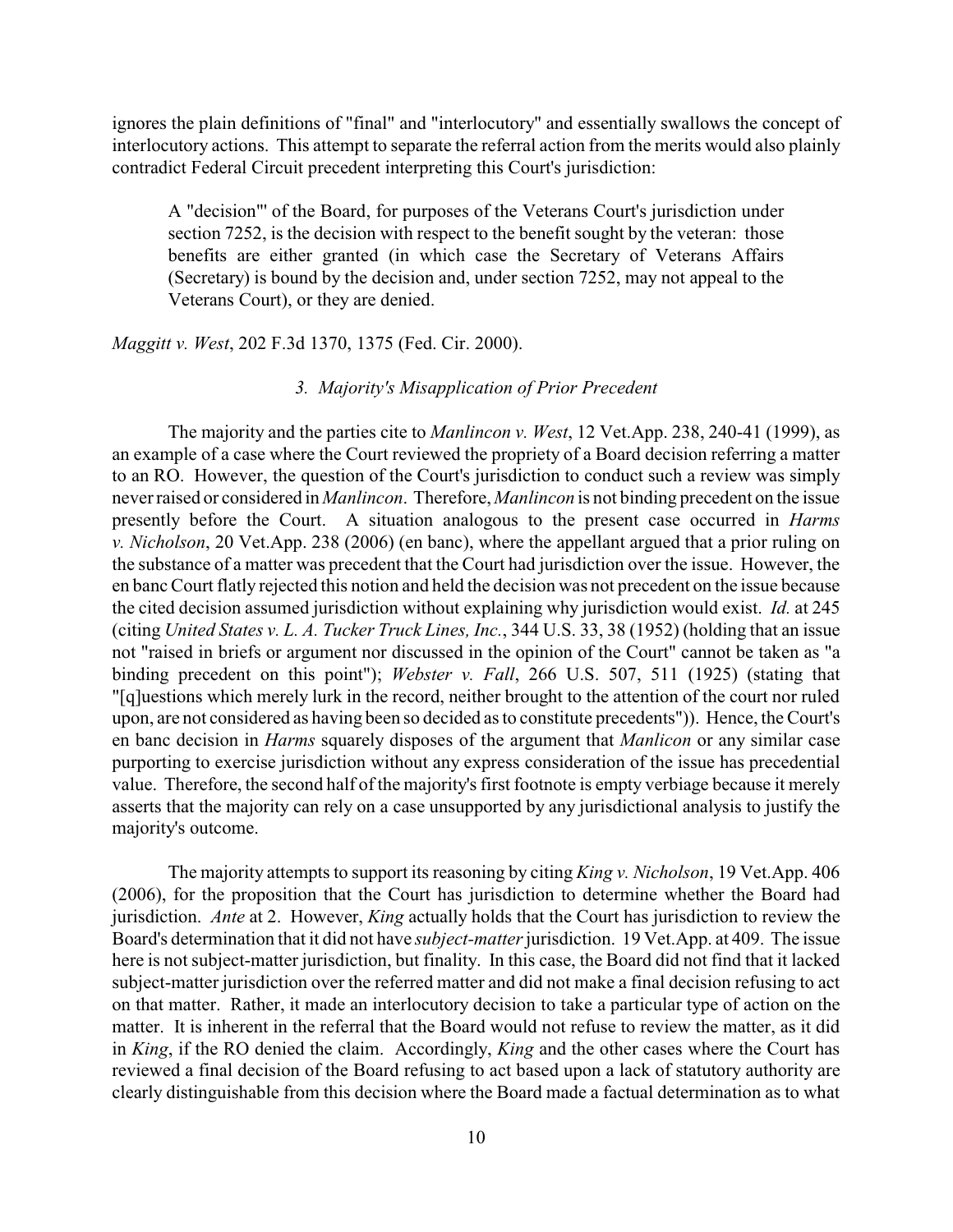action to take. However, by relying on *King*, the majority eviscerates its claim that it is not holding that all referral decisions are final and subject to direct appeal. *Ante* at 2.

### *4. Adverse Impact on Veterans and Survivors*

Ultimately, the Court's review of the Board's decision to refer a matter not only ignores the important distinctions between "final" and "interlocutory" actions but also increases the inefficiency of the VA claims process and adversely affects claimants. First, under *Cerullo* and *Pulac*, both *supra*, it is clear that, if the Court asserts jurisdiction over the propriety of a referral decision, VA is barred from acting on the claim until this Court's review is concluded. As explained in more detail below, the delay caused by such review would negate any priority treatment that might ultimately be obtained and, as such, achieve exactly the opposite result than that sought by the parties. Second, determining the scope of a claim prior to its full development may well result in unfavorable decisions where a fuller record would better show that a particular matter is best viewed as part of a larger claim. Third, under *Cook*, a referral decision not appealed to this Court would have to be treated as a binding determination that precludes a contrary determination in a later VA decision absent new and material evidence or a successful collateral attack.

The parties and the majority wish to simply ignore these very real consequences, all of which work to the disadvantage of the veteran in terms of the speed with which the claim is resolved. However, no authority is offered nor exists for the proposition that the Court can strip the defining characteristics of finality from a decision and still call it final. *See Kuzma v. Principi*, 16 Vet.App. 140, 145 (2002) (en banc order) ("An epigram widely attributed to Abraham Lincoln is appropriate in this case: How many legs does a dog have if you count his tail as a leg? Four. You can call a tail a leg if you want to, but it doesn't make it a leg."). Indeed, the majority does not even attempt to address the proper meaning of either "final" or "interlocutory." In addition, it offers no authority for the proposition that the Court can ignore the clear statement by the Federal Circuit in *Maggitt* that a Board "decision" for the purposes of appealing to this Court is the decision on the benefit sought, and the majority recasts every procedural action taken on a case as a "final" decision independent of the merits of the appeal. Such a semantics game would not only obliterate a clearly expressed limitation on the Court's jurisdiction but would also require the Board to issue a full decision supported by reasons or bases and a notice of appellate rights not only each time it refers a matter to an RO, but also each time it assigns a docket number to an appeal. *See* 38 U.S.C. § 7104(d) (defining the statutory requirements "[e]ach decision of the Board shall include"). Again, the majority's interpretation would place unnecessaryburdens on the already overwhelmed VA ROs and the Board and would have an adverse effect on the timeliness of claims resolution. *See* BOARD OF VETERANS' APPEALS, REPORT OF THE CHAIRMAN 15 (2012) (stating that 41,005 appeals were pending at the Board at the end of fiscal year 2011); *An Examination of Poorly Performing U.S. Department of Veterans Affairs Regional Offices: Hearing Before the Subcomm. on Disability Assistance and Memorial Affairs of the H. Comm. on Veterans' Affairs*, 112th Cong. 1 (2011) (statement of Rep. Runyan, Subcomm. Chairman) (noting that 809,000 claims were pending at VA ROs in 2011). There is simply no basis for believing that Congress intended this Court's review of the Board's operations to routinely extend to micromanaging the processing of appeals in this manner.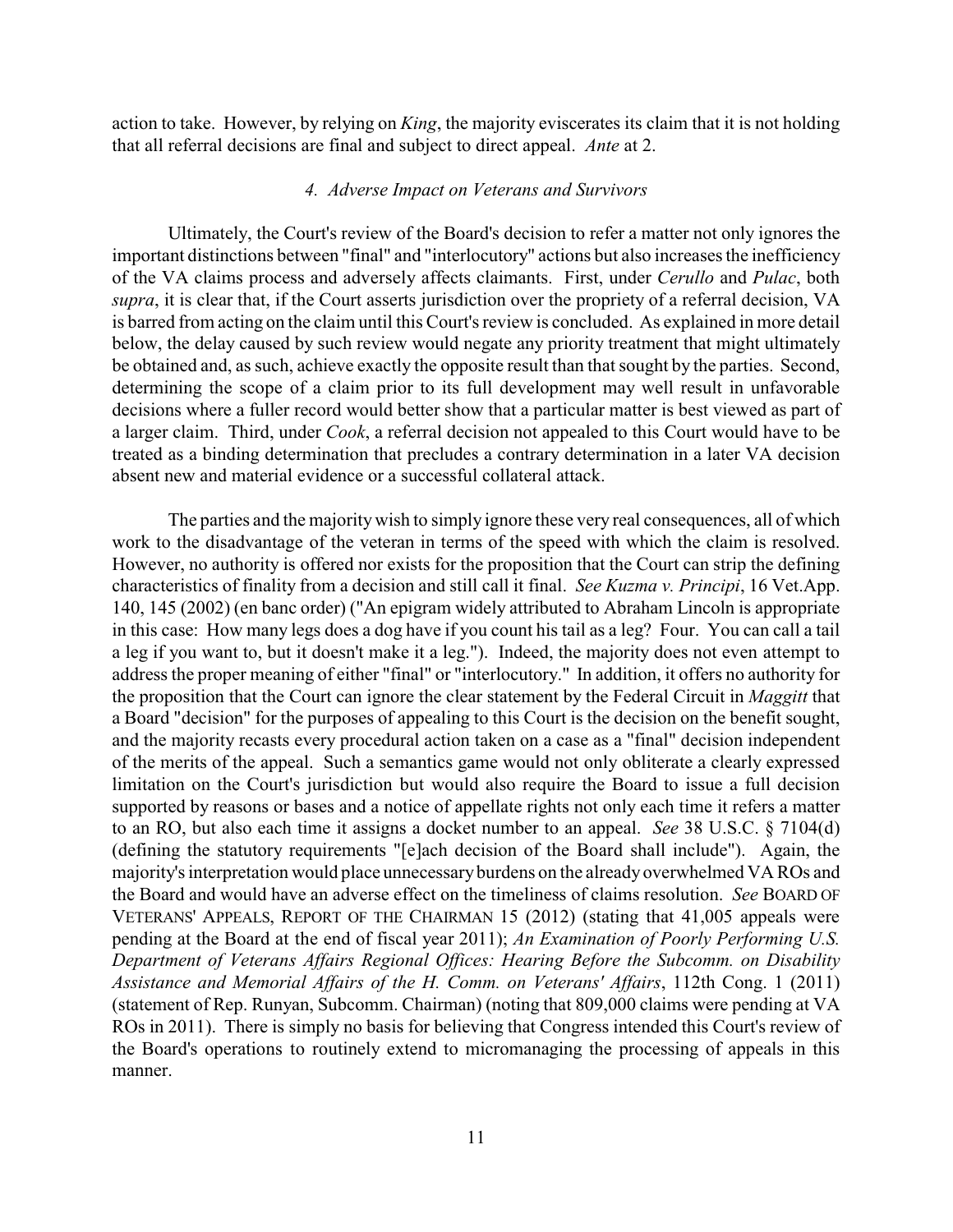Accordingly, the Court cannot divorce the referral decision from the merits of the claim, and the Court should conclude that it lacks jurisdiction to conduct appellate review of that matter until presented with a proper appeal of a final Board decision resolving the merits of the claim. *See Ingram v. Nicholson*, 21 Vet.App. 232, 254 (2007) (the issue of when a claim was first raised can be addressed when, and if, it ever "actually becomes relevant to an award of benefits"). Consequently, because the Court lacked jurisdiction to consider a direct appeal of the Board's referral decision, I conclude that it lacks jurisdiction to consider the EAJA application filed in connection with that appeal and reject the attempt to use the authority of this Court to enforce an EAJA award. *See*, *e.g.*, *Heath*, 11 Vet.App. at 403-04.

### B. The Referral of a Bifurcated Matter

Although it is absolutely clear that the Court generally does not have jurisdiction to review a referral decision, the majority appears willing to make an exception where a claim has been bifurcated and the Court has jurisdiction over the theory of entitlement that was not referred. However, such an exception cannot be justified under the Court's caselaw. In *Tyrues v. Shinseki*, 23 Vet.App. 166 (2009) (en banc), *vacated and remanded for reconsideration*, **F. App'x**, 2012 WL 763143 (Fed. Cir. Jan 5, 2012),<sup>5</sup> this Court granted the Secretary broad discretion to dismember a claim and adjudicate the pieces in jurisdictionally separate proceedings. *See also Locklear v. Shinseki*, 24 Vet.App. 311, 315 (2011) ("Bifurcation of a claim generally is within the Secretary's discretion."). *Tyrues* explicitly held that "this Court's jurisdiction is controlled by whether the Board issued a 'final decision'—i.e., denied relief by either denying a claim *or a specific theory in support of a claim*." 23 Vet.App. at 178 (emphasis added). Thus, *Tyrues* states clearly that the Court's jurisdiction over a dismembered claim extends only to the specific theories that are subject to a final decision.

In applying this holding, *Tyrues* held that the Board decision at issue "was final concerning the issue of . . . direct service connection," but was "preliminary"—i.e., not final—concerning the issue of presumptive service connection, which was remanded by the Board. *Id.* at 180-81. This language makes clear that when the Board bifurcates a claim, the Court has jurisdiction over only the theory or theories that have been finally denied. However, in this case, the majority bootstraps the Court's jurisdiction over a theory denied by the Board and unquestionably before the Court to review a portion of the Board decision that expressly returned part of the claim to the RO for initial consideration, thus keeping that matter within the administrative adjudication process. This bootstrapping violates not only the express language and logic of *Tyrues* but also the common sense notion that, once a matter is bifurcated by the Board, the Court's jurisdiction over the finally decided portion does not give it authority to entertain an interlocutory attack on the portion that is still under consideration by the Agency.

<sup>&</sup>lt;sup>5</sup>The continuing viability of *Tyrues* was not briefed in this case, and the Federal Circuit's decision vacating the Court's decision for reconsideration is not yet final. Therefore, I accept *Tyrues* as controlling for purposes of this decision.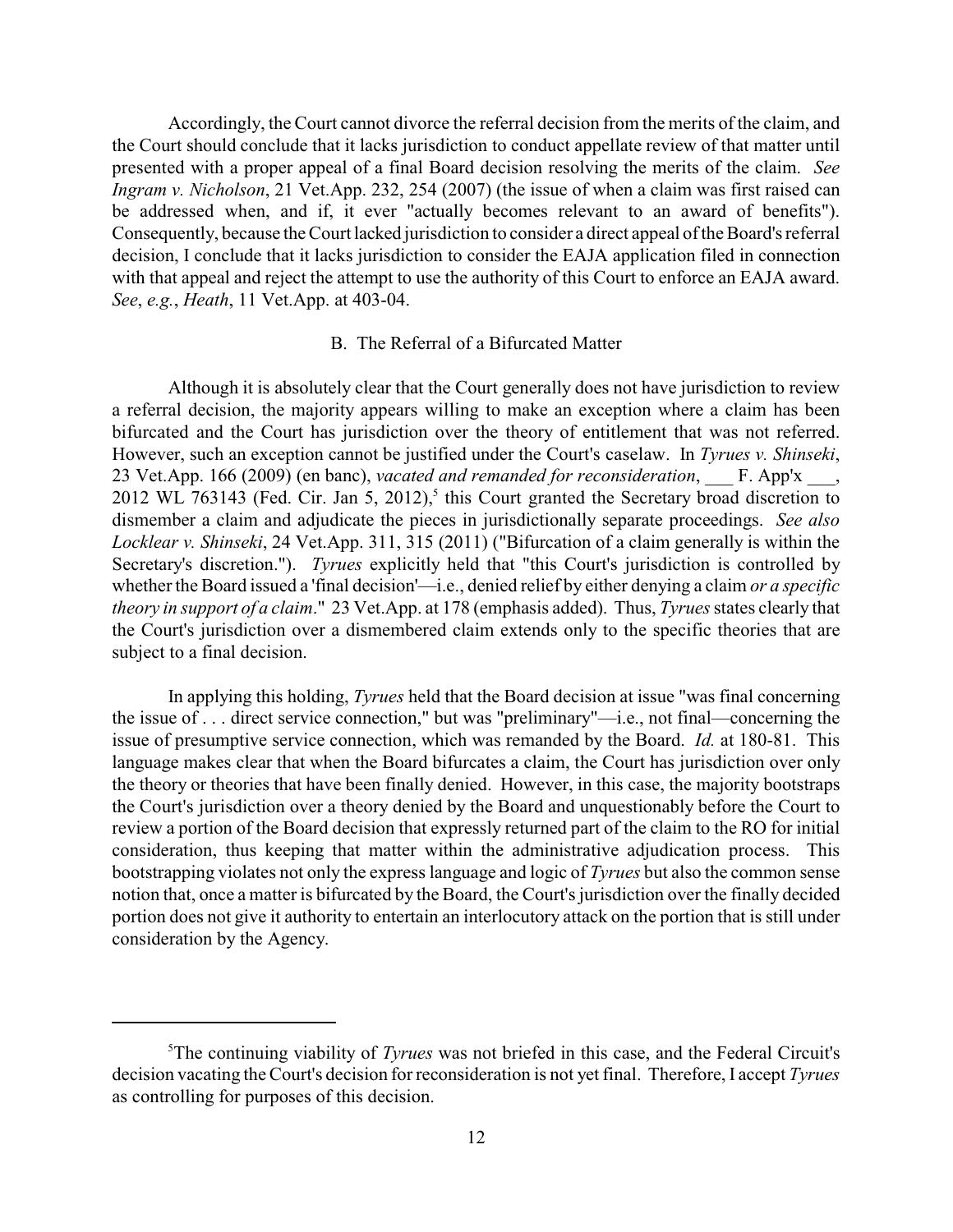The majority's citation to *Clemons* cannot demonstrate that the Court has jurisdiction over the referral decision. *Clemons* merely stands for the proposition that the default scope of a claim is controlled by the nature of the disability, not any particular diagnosis. 23 Vet.App. at 5. *Clemons* addresses only the scope of the Court's jurisdiction where a claim has not been broken apart. Nothing in *Clemons* provides jurisdiction over the nonfinal portions of a claim that have been bifurcated and sent to the RO for further proceedings. Nevertheless, the majority holds that *Clemons* enables the Court to bestow on itself jurisdiction over those non-final portions of a bifurcated claim by reassembling the claim for the limited purpose of reviewing a referral decision, while simultaneously allowing VA to adjudicate the merits of the nonfinal portions of that claim.

Simply put, in *Tyrues*, the full Court, divided though it was, made it crystal clear that once the Secretary breaks up a claim, the pieces are distinct and separately appealable. In such a situation, the Court's jurisdiction derives not from an appeal of the original claim as a whole, but from an appeal of each theory that is finally decided by the Board. Even when it is readily apparent that the Board's instructions to the RO on the nonfinal portion of a claim are erroneous, the Court simply has no authority to conduct interlocutory review merely because the Court happens to have jurisdiction over a different portion of that claim.

The majority's treatment of *Tyrues*, however, misstates this precedent. The majority cites it as evidence of "a longstanding practice of exercising jurisdiction over theories *or parts of a claim.*" *Ante* at 4 (emphasis added). However, the majority offers in its citation to *Tyrues* no support for adding the emphasized language to the citation. In other words, the majority fails to explain how *Tyrues* supports its assertion that the Board's final denial of a theory offered to support a finding of service connection confers jurisdiction on the Court to review a separate theory that the Board referred. There is a substantial difference between a bright-line rule that divides the Court's jurisdiction by theory and a fuzzy assertion that the Court can review whatever "parts" of a Board decision it wishes when a matter has been bifurcated. The net effect of the majority's holding is to grant the Court the ability to extract from a Board decision whatever matters the Court wishes to review, regardless of whether those matters were finally decided by the Board. *Ante* at 3. Thus, it appears that the Court can now review notice, duty-to-assist, and other procedural challenges as to referred or remanded matters so long as it has jurisdiction over a "part" of the claim.

### **III. REFERRAL DECISIONS SHOULD BE REVIEWED THROUGH WRITS**

To the extent that the Court possesses a limited ability to conduct an interlocutory intervention into a claim being processed by VA, that power exists under the AWA, 28 U.S.C. § 1651(a). *See Cox v. West*, 149 F.3d 1360, 1363-64 (Fed. Cir. 1998). Under that authority, the Court may "'compel action of the Secretary unlawfully withheld or unreasonably delayed." *Ramsey v. Nicholson*, 20 Vet.App. 16, 21 (2006) (quoting 38 U.S.C. § 7261(a)(2)). However, the Court's power under the AWA is limited to extraordinarysituations and, of most concern, the Federal Circuit has emphasized that "'extraordinary writs cannot be used as substitutes for appeals, even though hardship may result from delay and perhaps unnecessary trial.'" *Lamb v. Principi*, 284 F.3d 1378, 1384 (Fed. Cir. 2002) (quoting *Bankers Life & Cas. Co. v. Holland*, 346 U.S. 379, 383 (1953)). By determining that the Court has jurisdiction to determine whether a remand or referral is appropriate, the majority necessarily removes the remedy of a writ of mandamus from the hands of the appellant.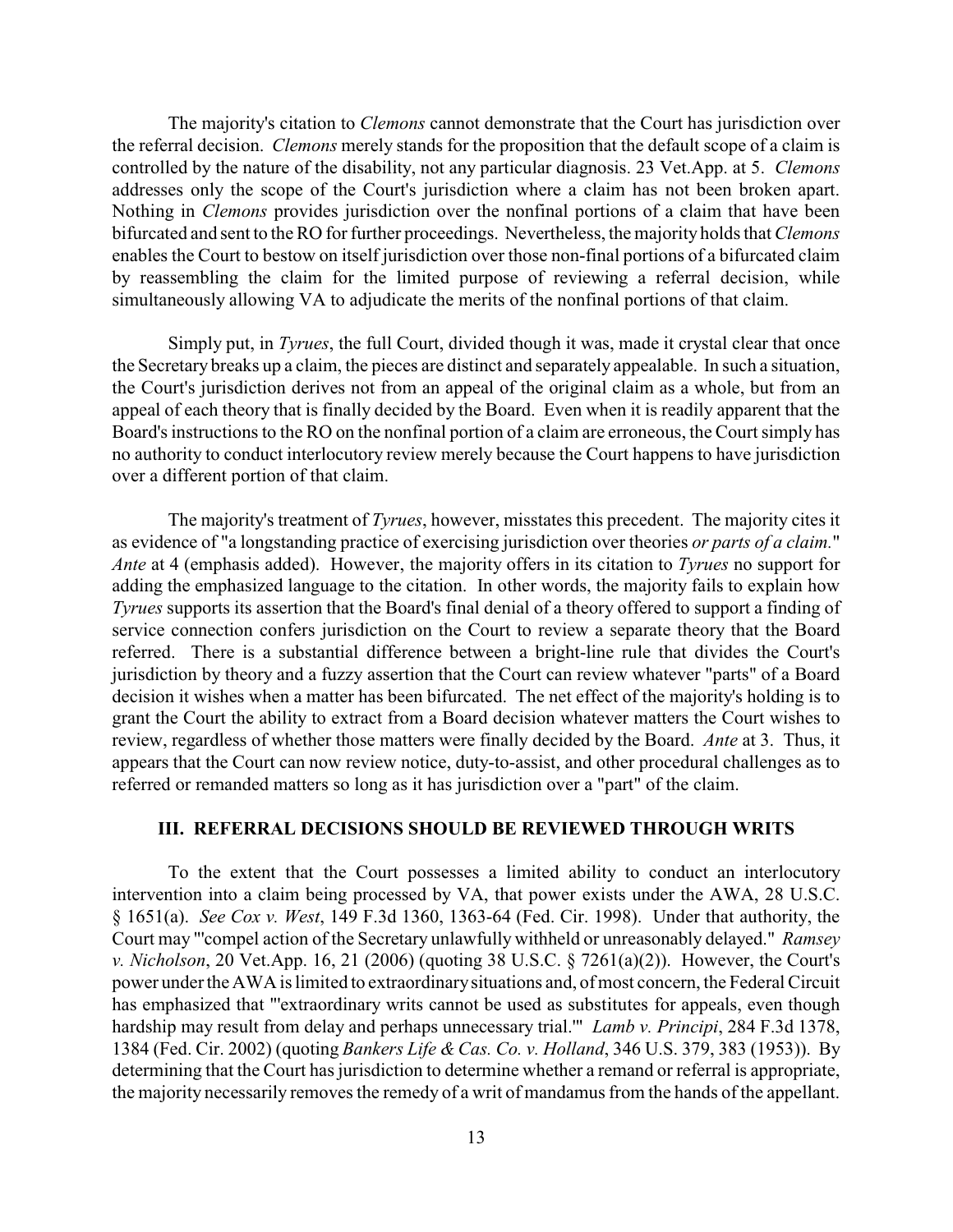Even setting aside the binding precedent of the Federal Circuit, the difference between this case and review of a final Board decision is illustrated by the Court's decisions in *Ribaudo v. Nicholson*, 20 Vet.App. 552 (2007) (en banc) and *Ramsey*, *supra*. Both cases dealt with arguments that the appeals involved were statutorily entitled to more expeditious treatment. In each case, the Court held that the Chairman of the Board could not unilaterally stay the processing of selected appeals while the Secretary pursued an appeal of a decision of this Court. *Ribaudo*, 20 Vet.App. at 559; *Ramsey*, 20 Vet.App. at 37. However, neither *Ribaudo* nor *Ramsey* was an exercise of direct appellate review. Rather, both cases were decided pursuant to petitions seeking extraordinary relief under the AWA. It is clear from these cases that, if the appellant disputes the priority assigned to the processing of his appeal, the proper vehicle for such a challenge is a petition for extraordinary relief, not a direct appeal.

Using petitions for extraordinary relief is not only the proper tool under the jurisdiction provided to this Court by Congress, it is also the device that provides the best relief for veterans. The risk of harm created by a Board decision to refer a matter instead of remanding it is that the matter will not be processed promptly. Petitions are far superior for addressing time-sensitive matters, as a review of the Court's processing statistics readily and strikingly illustrates. Last year, the median time from the filing of a Notice of Appeal at this Court to disposition of the appeal was 328 days or 10.9 months, while the median time from the filing of a petition to disposition was 54 days or 1.8 months.<sup>6</sup> By concluding that a veteran may challenge a referral decision only through an appeal and not through a petition, the majority forces the veteran to needlessly wait, on average, an additional nine months to obtain expeditious processing of a claim. In essence, the majority would impose, as a matter of law, a necessary and substantial delay to remedy a complaint that a matter was not being processed with the alacrity required by law. This result is particularly inapposite to the legal basis advanced by Mr. Young and relied on by the majority for exercising jurisdiction over the Board's referral decision; namely, that an appeal to the Court is necessary to ensure that VA processes the matter expeditiously. In short, I fail to see how an appeal to the Court, which takes, on average, six times as long to process as a petition, is a better method for ensuring expedited processing.<sup>7</sup>

<sup>&</sup>lt;sup>6</sup>By comparison, the average time it takes for a RO to process a claim is 188 days. DEPARTMENT OF VETERANS AFFAIRS, FISCAL YEAR 2011 PERFORMANCE AND ACCOUNTABILITY REPORT I-69 (2011). Thus, if the Court were to routinely use direct appellate review to address erroneous interlocutory decisions by the Board referring a matter instead of remanding it, it is very likely that the matter will have been decided by the RO prior to the Court's decision.

 $A$ lthough not pursued in this case, the quickest method for correcting the Board's error likely would have been to immediately seek reconsideration at the Board. *See* 38 C.F.R. § 20.1000(a) (2011) (stating that "[r]econsideration of an appellate decision may be accorded at any time by the Board . . . on motion of the appellant or his or her representative" to correct, inter alia, an "obvious error of fact or law"); *see also* 38 U.S.C. § 7103. Where, as here, the Board's error is clear, the Board would have every incentive to correct that error quickly, as it would be in the best interest of the veteran and less costly to the Secretary in terms of manpower, litigation costs, and potential EAJA fees. Reconsideration is available regardless of whether the Court determines that it has jurisdiction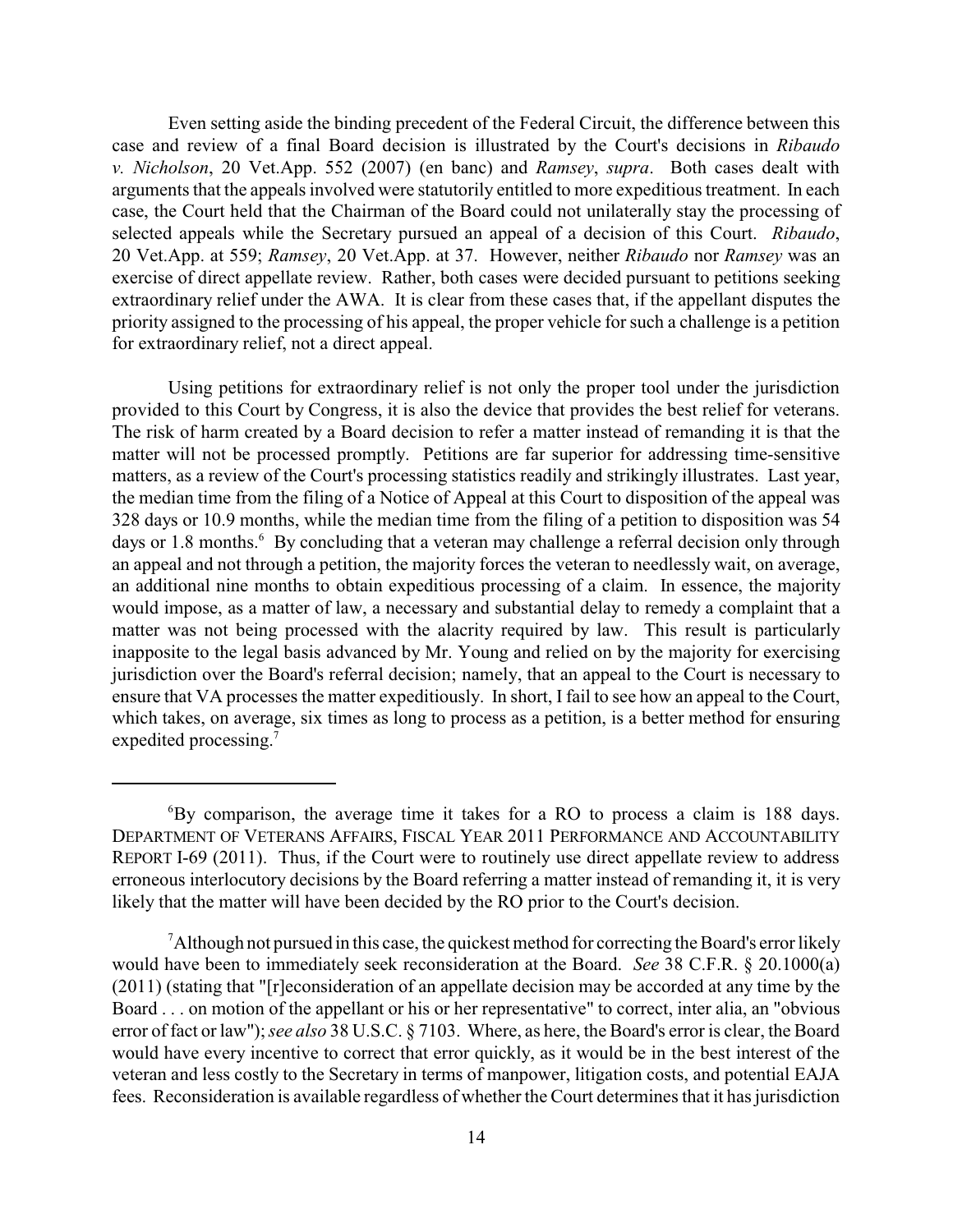It is true that the Court rarely grants a petition for extraordinary relief. However, it should not be assumed from this fact that petitions are an ineffective tool for obtaining relief. The reality is that the Court regularly orders the Secretary to respond to a petition that sets forth a well-pleaded complaint that the processing of a claim has been improperly delayed. When the Court issues such an order, the great majority of the time the Secretary responds by correcting the problem within the short time allotted for a response, and the petition is dismissed as moot because the relief sought has been obtained. Thus, the petition, in practice, is a tool far better than the direct appeal for obtaining expeditious processing of the underlying issue.

In rejecting the petition as the proper tool, the majority compares the 88 petitions denied to the one petition granted while glossing over the 61 petitions that were dismissed either voluntarily or by the Court for reasons other than default. *See* UNITED STATES COURT OF APPEALS FOR VETERANSCLAIMS,2011ANNUALREPORT, [http://www.uscourts.cavc.gov/annual\\_report/.](http://www.uscourts.cavc.gov/annual_report/.) A cursory search on Westlaw for "petition & moot  $\&$  dismissed  $\&$  da(aft 9/30/2010  $\&$  bef 10/1/2011)" produces 54 results,which shows that these dismissals were almost exclusivelybased upon mootness because the Secretary responded to the petition by remedying the problem without requiring a Court order. The fact that the Court had to formally order the Secretary to act in only one petition actually demonstrates how much more efficient a tool the petition provides when it is clear that a mistake has been made.

The majority obscures this fact by citing *Costanza v. West*, 12 Vet.App. 133, 134 (1999), for the proposition that an 11-month delay does not amount to an arbitrary refusal to act sufficient to justify mandamus. *Ante* at 3 n.3. However, when the Board refers a matter, an individual need not wait until there has been delay sufficient for the Court to find that VA has arbitrarily refused to act on that matter. Rather, the referral decision can be challenged *immediately*— just as the stay orders in *Ribaudo* and *Ramsey* were—because the Secretary has announced his intention as to how the matter will be processed, thereby eliminating any danger of the Court imputing a determination that does not actually exist.

Although the majority maintains that it is "a red herring" to assert that petitions would provide for faster relief because "none of those dismissals involved a petition to amend a Board decision referring rather than remanding part of a claim," *ante* at 3 n.3, there is no doubt that claimants and their representatives would use the propertool once the Court guides them in the right direction. *See*, *e.g.*, *Ingram*, *supra* (explaining the proper time and procedures for asserting a pending-unadjudicated-claim argument); *DiCarlo v. Nicholson*, 20 Vet.App. 52, 57 (2006) (explaining that there is no freestanding "finality claim"). Unfortunately, this case not only chooses the wrong path, but also leaves other claimants who have received improper referrals to wonder how to proceed. May a claimant file a petition if no related theory was denied? If so, why are claimants who have a related theory denied treated differently? May a claimant who does not receive a final

to review a Board referral decision; however, once the appellant files a Notice of Appeal with the Court, the appellant may not return to the Board to seek reconsideration. *See Cerullo*, 1 Vet.App. at 197 ("Once an appellate body takes jurisdiction over a claim, the lower tribunal may not consider the same issues.").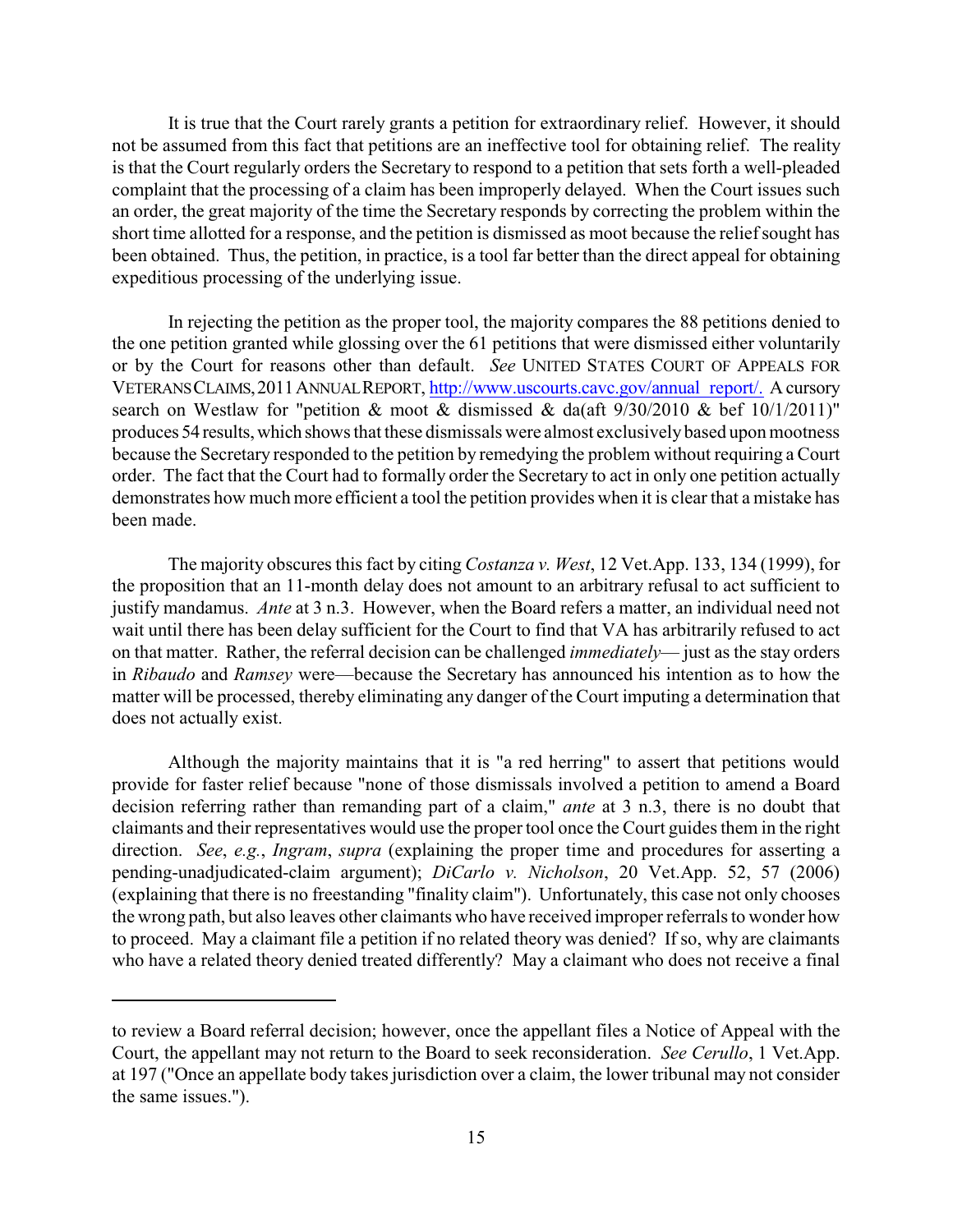Board decision as to any benefit file a direct appeal as to a referral action? If so, on what basis would we have jurisdiction if *Clemons* clearly cannot be applied? Are we without any type of jurisdiction if a referral action cannot be linked to a final decision by the Board? If so, how can it be that some referral errors may be corrected, but not others? This opinion leaves future recipients of referrals wondering whetherto file a petition, a direct appeal, or nothing at all. When these future cases arise, the Court will be forced to either review all referral actions through the time-consuming direct appeal process or to treat some claimants differently than others.

Although the issue is not presently before the Court, it appears that this case may well have merited relief through a petition if the Secretary had taken the unusual step of refusing to remedy a well-supported assertion that the claim was not being properly processed. The memorandum decision addressing the Board referral decision is short on details and fails to state what standard of review it applied. *Young v. Shinseki*, No. 09-1621, 2010 WL 2640592 (Vet. App. June 30, 2010). However, it appears that the decision was a straightforward application of *Clemons* to undisputed facts nearly identical to the facts of that case. Hence, it appears likely that the appellant would have demonstrated a clear and indisputable right to the writ if the Secretary had contested the petition. *See Cheney v. U.S. Dist. Court*, 542 U.S. 367, 380-81 (2004).

The majoritymaintains that its decision does not foreclose the use of petitions to review these types of errors. *Ante* at 3 n.3. This assertion, however, is wholly inaccurate. The Supreme Court has said in no uncertain terms that "it is established that the extraordinary writs cannot be used as substitutes for appeals . . . and *whatever may be done without the writ may not be done with it.*" *Bankers Life*, 346 U.S. at 383 (emphasis added). Thus, it is indisputable that by holding that such matters *can* be reviewed on direct appeal, the majority is also holding that they *cannot* be reviewed through a petition.

The majority asserts that it is unclear in my analysis whether "a claimant would be forced to seek mandamus to either correct an error in a Board decision that reflects referral instead of remand or to expedite the decision-making process." *Ante* at 3 n.3. The implicit premise in this assertion is that a Board decision may only be corrected through direct appellate review. However, there is simply no support for this premise. The first step in determining the Court's jurisdiction does not involve looking at the form of the VA action that allegedly contains error. Rather, the first step is to look to the harm asserted and the relief requested by the party seeking review. In this case, the only harm asserted by the appellant in the Board's referral decision was a loss of priority in the claims adjudication process, and the only remedy sought was more expeditious processing. As demonstrated above, the Court's authority to grant such a relief is through its mandamus power and is exclusive to that power because there cannot be any overlap with its direct appellate authority. In exercising its mandamus power, the Court may be required to correct an error in the Board decision in order to provide the remedy requested. In doing so, however, the Court would be correcting an error in a *nonfinal* Board decision.

A properinterpretation of the line that divides the Court's jurisdiction is simple. If a claimant wishes the Court to review whether or not he or she is entitled to a benefit, then that review must wait until there is a Board decision that denies that benefit because such arguments can only be considered on direct appellate review. On the other hand, if the claimant wishes the Court to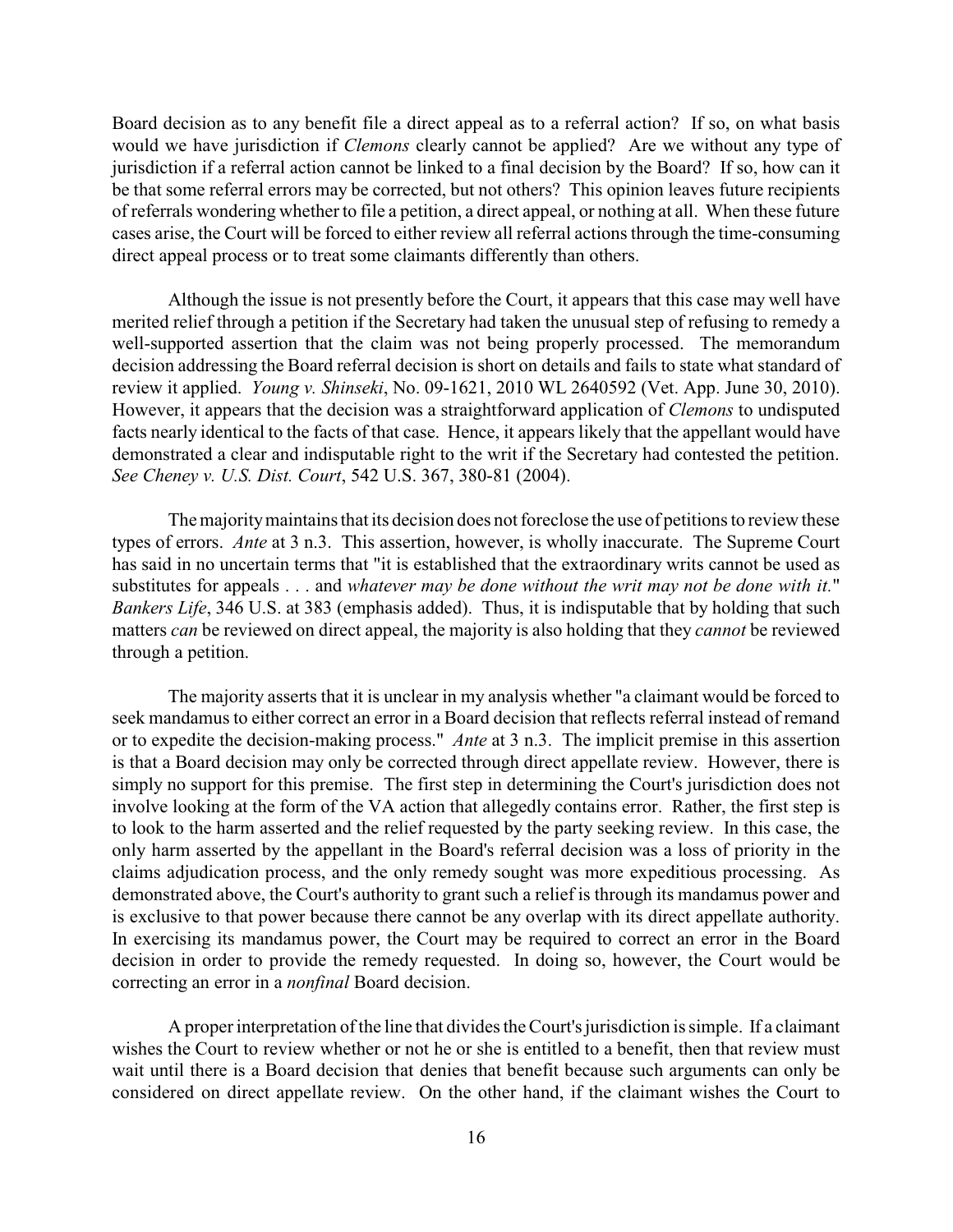intervene in the adjudication process to address a matter other than entitlement to a benefit, then the proper method for seeking review is through a petition for mandamus because speeding the process of adjudication aids the Court's direct appellate authority by ensuring that the Secretary does not avoid it through unlawful delay. As the claimant in this case was seeking a Court order for a speedier decision rather than a determination of entitlement, the only proper vehicle is a petition for mandamus.

## **IV. ATTORNEY FEE ISSUES**

Ultimately, only attorneys can benefit from this decision, and they will do so at the expense of veterans, survivors, and taxpayers. In particular, by finding that the Court has jurisdiction to consider interlocutory matters on direct appeal, rather than through petitions, the majority grants an unearned financial benefit to attorneys filing such appeals in the form of EAJA fees. By endorsing a remedy that takes six times longer on average to resolve than a petition, the majority creates an opportunity for unscrupulous attorneys to draw out litigation to their personal gain. The likelihood of such an abuse is compounded by the fact that the Court routinely awards EAJA fees in direct appeals, when—as here—the Secretary does not contest the application, even when more efficient alternatives exist. Even for ethical attorneys, a direct appeal by its very nature involves a larger investment of time, thereby generating greater costs to taxpayers through EAJA fees than a petition would generate. In short, the majority's decision unnecessarily increases the burden on the public fisc.

This boon to attorneys and increased cost to taxpayers is especially troublesome in light of the directly proportional detriment suffered by claimants. Although attorneys will earn more EAJA fees in a direct appeal than a petition, their clients will lose the benefit of the remedy sought—expedited processing of their claims. Indeed, in some cases, the Court's decision will be moot by the time the full appellate process has been completed. In my view, the Court should not structure the system to pit the financial interests of unscrupulous attorneys against the best interest of their clients, nor should it create a situation where taxpayers are charged more for fewer benefits to claimants. *See Massie v. Shinseki*, 25 Vet.App. 123, 135 (2011) ("Any monetary incentive for attorneys who represent veterans before VA should be oil for the gears of the system, not sand in the works."). Unfortunately, the majority's decision produces just such a result, requiring attorneys to take the slow, costly route to relief.

## **V. CONCLUSION**

A Board decision referring a matter to an RO for an initial decision is unquestionably an interlocutory action. The Court's jurisdiction to intervene in interlocutorymatters is authorized only by the AWA. Moreover, the Court's AWA power is the more effective way to provide prompt relief when the Board errs in referring rather than remanding a matter. Not only is a petition faster, but the Court's jurisdiction over a petition is not dependant on the happenstance of the Board finally deciding a portion of a bifurcated claim in the same decision that it refers another portion of that claim. Indeed, the only beneficiaries of the majority's decision are the attorneys who now have every incentive to forego a motion for reconsideration—the avenue that would be most beneficial to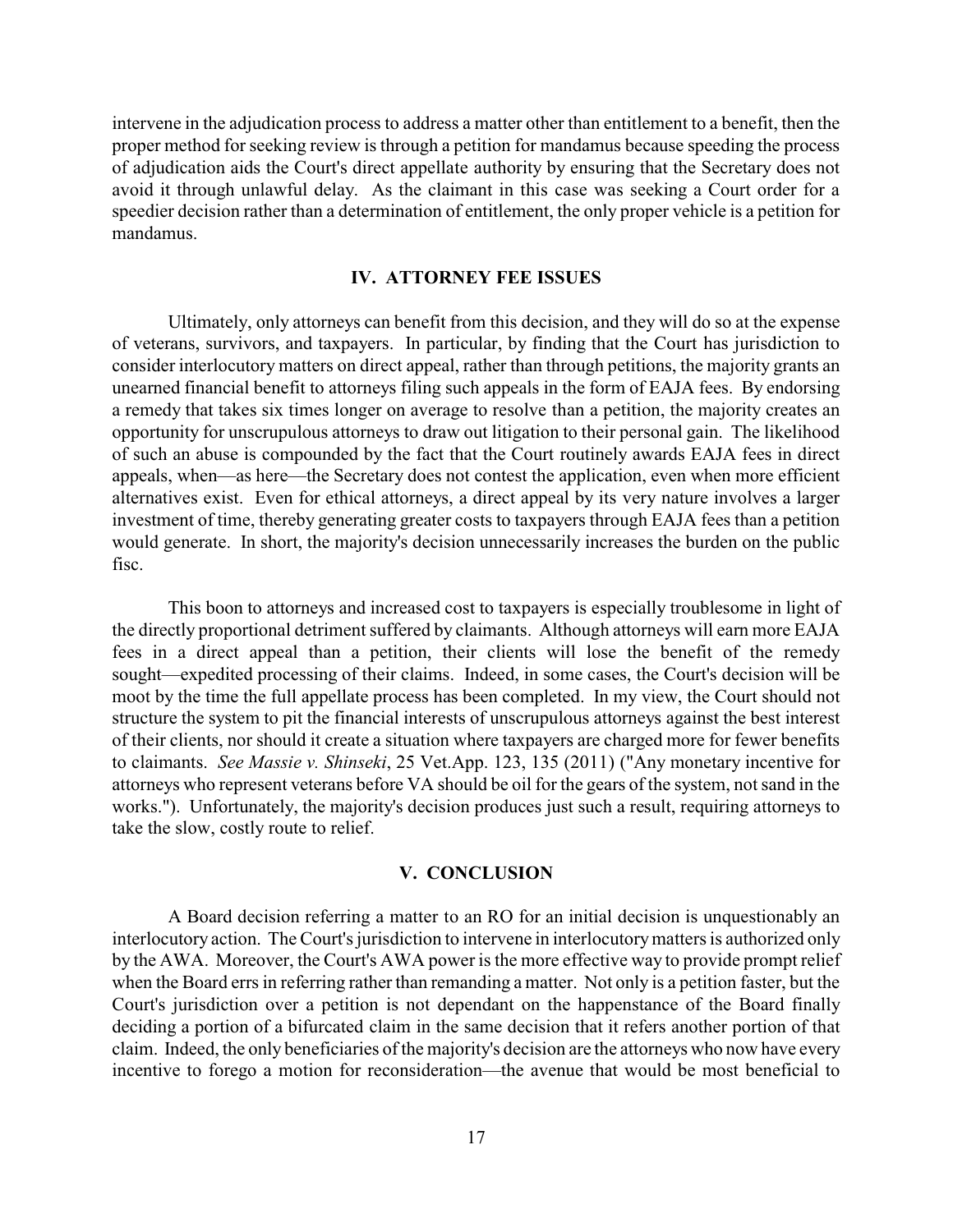veterans and survivors—and file an appeal with the Court in hopes of recovering EAJA fees for minimal effort.

The memorandum decision in this case erred in exercising direct appellate review on the basis of an NOA filed as to a Board decision that was not "final" as to the matter that the appellant wished to dispute. If relief in such cases is needed, it may be obtained most efficiently through filing a motion for reconsideration at the Board or a petition for a writ of mandamus if the authority of the Court is needed. However, because the Board decision on appeal does not give the Court jurisdiction over the underlying matter in dispute, it lacks the authority either to address the merits of the referred matter or to order the payment of fees for the litigation of a matter that was not properly before the Court.

Nevertheless, by concluding that the Court has jurisdiction to review a Board referral decision, the majority has established the jurisdictional predicate necessary to award EAJA fees in appeals of such decisions. In so doing, the majority has expanded the Court's appellate jurisdiction beyond that envisioned by Congress to include interlocutory matters that have only a tangential connection to a final denial of benefits. *See Briley v. Shinseki*, Vet.App. , , No. 11-1579, 2012 WL 1353547, at \*2 (per curiam order Apr. 19, 2012) (explaining that "federal courts 'possess only that power authorized by Constitution and statute, which is not to be expanded by judicial decree'" (quoting*Kokkonen v. Guardian Life Ins. Co. of Am.*, 511 U.S. 375, 377 (1994))). This result is all the more egregious because it is claimants that will ultimately suffer from delayed justice while litigation costs increase. Accordingly, I must dissent.

HAGEL, *Judge*, dissenting: Judge Lance has authored a dissent that is fully supported by the law, and I join it without reservation. However, I would like to emphasize that, by concluding that the Board's referral decisions are appealable, the majority has foreclosed future appellants from challenging those decisions via petitions. *See Bankers Life & Cas. Co. v. Holland*, 346 U.S. 379, 383 (1953) ("Extraordinary writs cannot be used as substitutes for appeals, even though hardship may result from delay and perhaps unnecessary trial.") (citations omitted). As ably pointed out by Judge Lance, the average time for the Court to process an appeal is 10.9 months, whereas the average time to process a petition is only 1.8 months. *See ante* at 14. Consequently, the majority has needlessly injected over 9 months of avoidable delay into the process of ensuring that claims are expeditiously adjudicated by VA.

In any event, at times the essence of disagreement can best be expressed without citing authority, resorting to legal maxims and jargon, or even using Latin. Sometimes it is best to rely instead on just plain common sense. I believe that this case presents such a situation. Therefore, I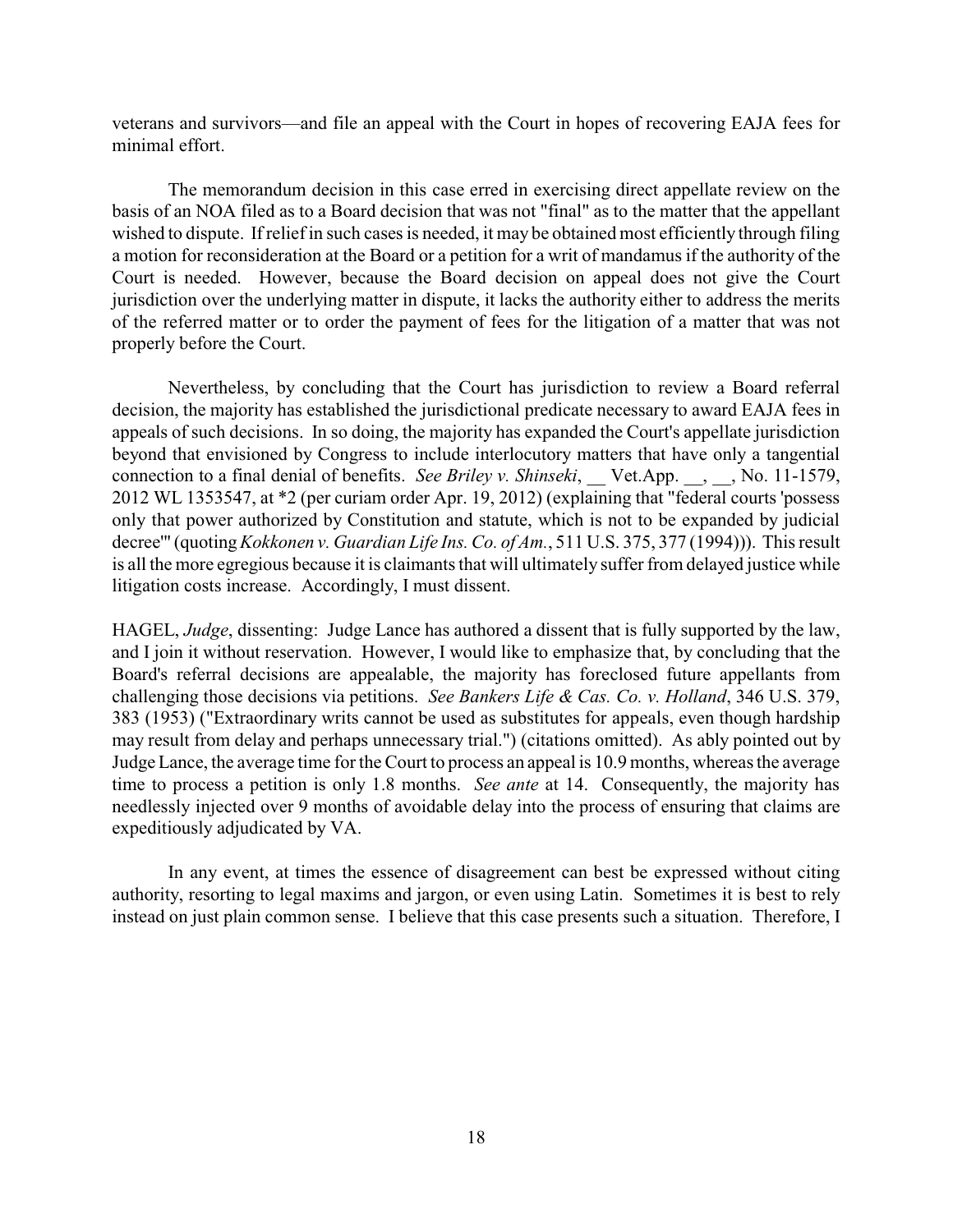offer, in my own unconventional way,<sup>8</sup> a less legalistic rationale for disagreeing with the majority's opinion.<sup>9</sup>

> The Judges gathered one day bedecked in their robes four did say, "Most cases are boring. We need something rip-roaring to establish a new vérité."

"We must choose a difficult subject, our reasoning to which none can object. The issue must be obscure, but a real problem du jour, with an outcome few would suspect."

"Of jurisdiction we don't have enough, to get more we know will be tough." Then they scrunched up their faces and pounded their maces and cried, "Where can we find such stuff?!"

Then the Board made an unusual slip, referral not remand, the quip. It now had arrived, the case for which they contrived, more power they could use it to grip.

"Speed is required," they pled, "Only remand puts vets ahead.." But the problem, you see, the reverse comes to be when the Court sticks its nose in instead.

 ${}^{8}I$  have considered the propriety of writing my dissent in verse and have concluded that, in this case, poetry is the best method for effectively conveyingmy disagreement with the majority to the Court's broad array of constituencies. *See* Mary Kate Kearney, *The Propriety of Poetry in Judicial Opinions*, 12 WIDENER L. REV. 597, 604 (2003) (noting that a reason for judicial poetry is to "make the law more accessible to the general public," particularly those without formal legal training).

 $\rm{^{9}I}$  have the utmost admiration and respect for each of my fellow Judges: they are professionals all. My dissent is not meant to be a criticism of them, but only an expression of my professional disagreement with the result they have reached in thisinstance. I trust all who read my statement will take it in that manner. There is clearly hyperbole in some of this writing, but I do not retreat from the moral of the story. Although the result in this case–changing the Board's decision from referral to remand–was clearly correct, it was accomplished by reaching beyond the Court's authority to justify an end and to the detriment of appellants to come. In the future, appellants who wish to correct similar errors must file an appeal here and will thus be subject to all the trappings that come with it.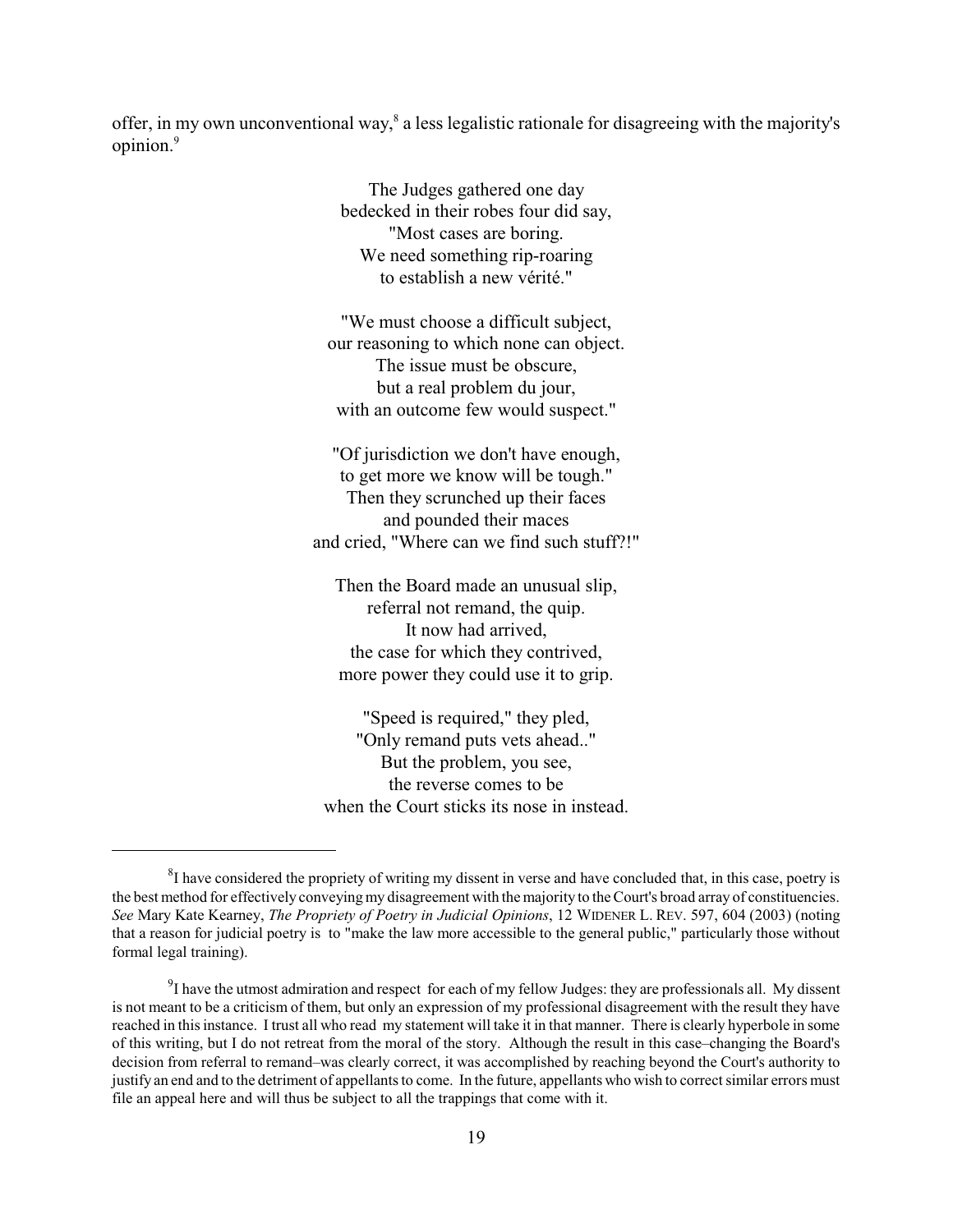They then snatched the case from VA. "Because we can do it," they say. They acted with speed and ignored the vet's need, increasing by six times the delay

The majority wets the vets' ammunition by retarding their right to petition. The undeniable effect, a barrier they erect to obtaining relief with expedition.

Oh, yes, I have read their tome. But well enough should be left alone. Precedent was not heeded, a final decision once was needed, but now it need not be shown.

For some the case is of import; over the din, their voices report lawyers shouting with glee: "We can now charge a fee when before we would come up short!"

The parties deserve commendation for agreeing to end litigation. But unlike the majority, I think we lack the authority to grant their motion for termination.

But wait! There are Judges two, who know the right thing to do is to keep their hands off, keep counsel from the trough, and faster give veterans their due.

Their concern for the law is so real, their disappointment is hard to conceal. Into the sunset they ride, white-hatted Judges side by side, realizing there will be no appeal.

The ode now draws to a close.